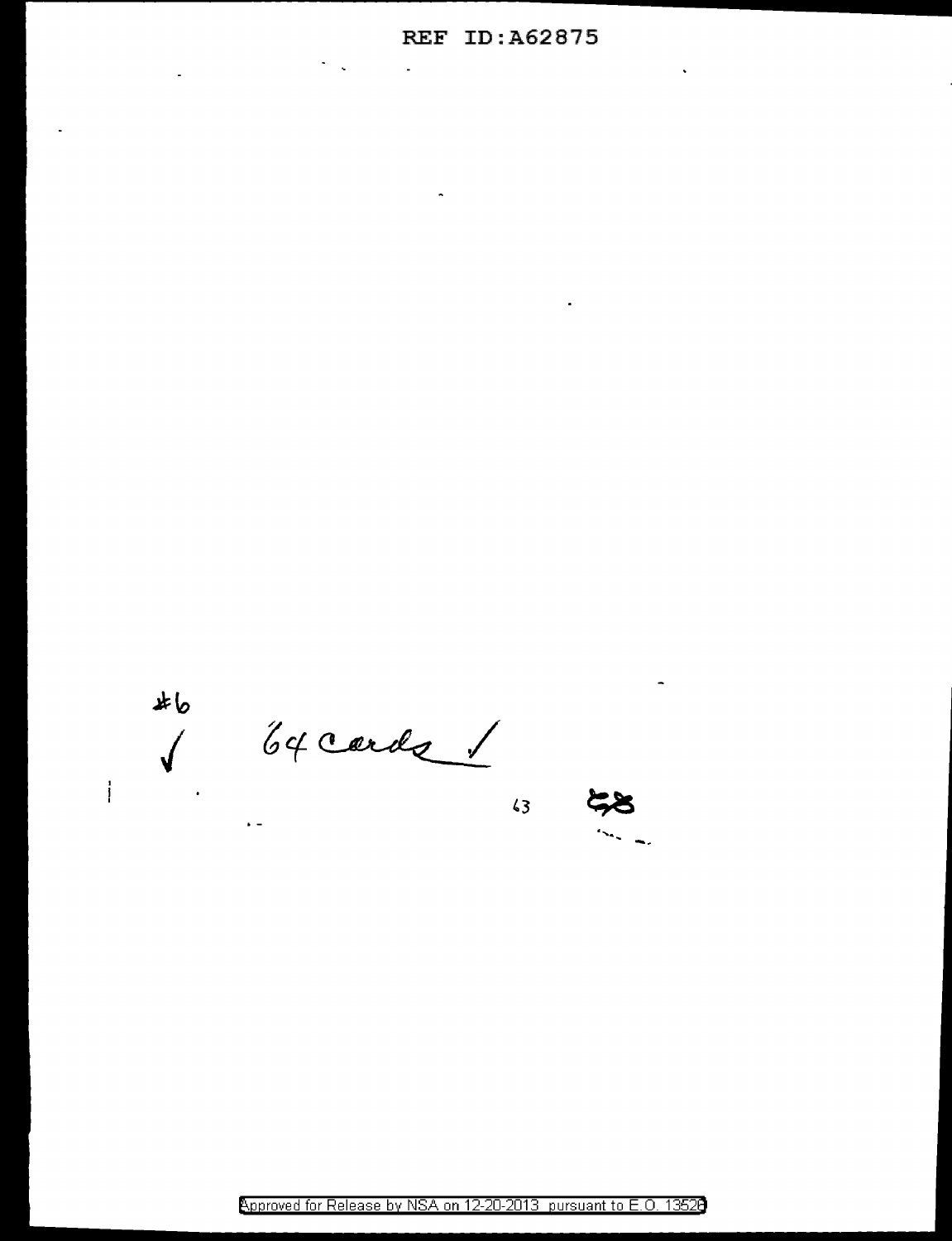$\bullet$ 社经 سسس :A62875 **REF** ΤD PART Hell ٦, ستك  $3<sub>o</sub>$ سحا **SLIDES** ቄ ኢነ 14.1  $151/242/$ ربه 33  $6.5J$ ردوی<br>۱۶۳۱ 34.<br>11.  $\rightarrow$  $243/4$  $231$ 23.<br>14V  $\blacksquare$  $244v$ رجاء<br>18ء  $2\frac{3}{2}$ 2321  $232.1$ 9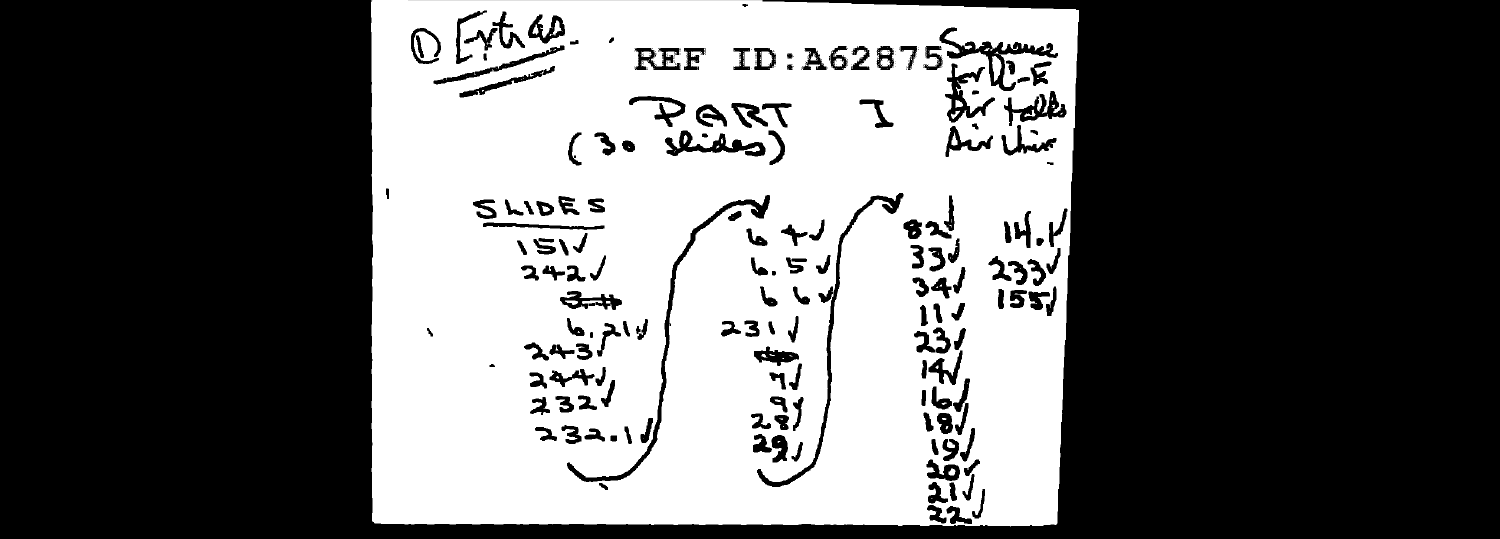$ID: \frac{10}{10}$  2875 ΈF Turn, **1** ୧ଧ **SHIDES** Jeguerre ∼ **500** Shoes 50.12 w لبردجها  $H$ 541 ∕ତ  $-\mathbb{E}$  $481$  $ss$  $49.$  $58.1$ Air University<br>Falks  $49.1$  $F<sub>3</sub>$  $(4.9)$  $\mathbf{b}$ 5 $\sqrt{ }$ 50.4  $51/$  $50.21$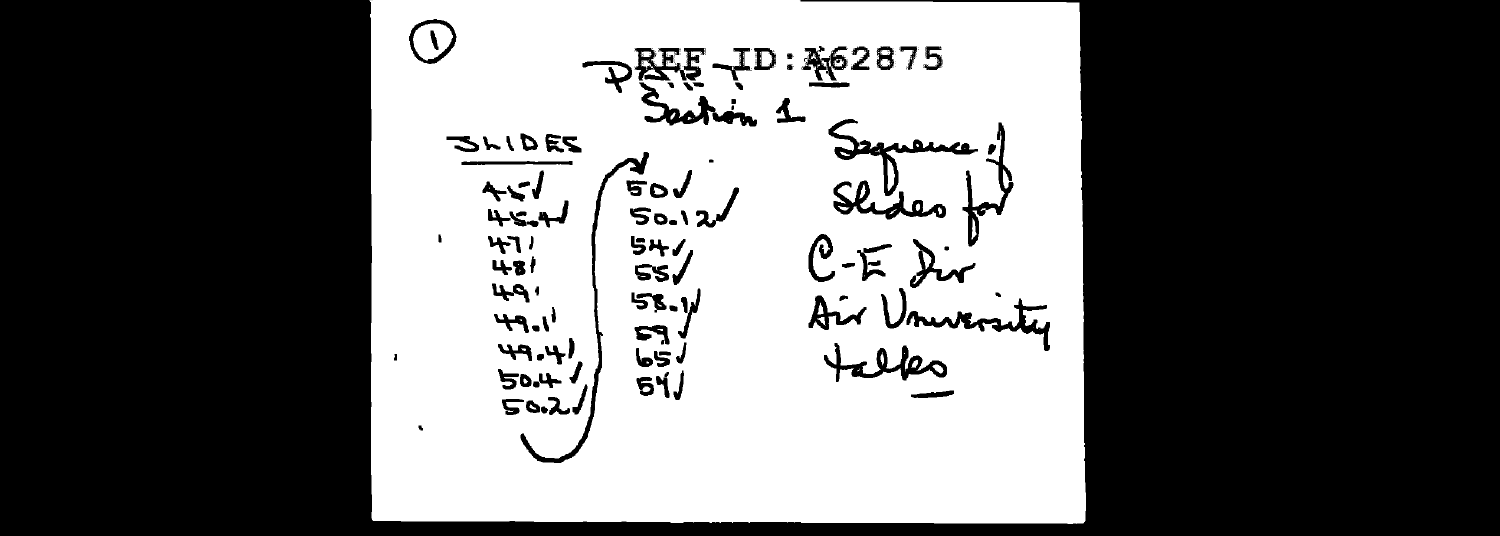$\overline{\phantom{a}}$ સ્પ્રે **PART ID: 462875**  $\bullet$ グ Section  $\bullet$ SLIDES  $258$ ゆっ ∕ ، ، ۱۷  $60<$  $\overline{\phantom{a}}$ コスイ  $180<sub>v</sub>$  $\sqrt{22.18}$ ハフト المهو ا  $\sqrt{70}$  $VP.071$ 7071 70.3*v*  $V$   $Ef$  $74.2$ 174/  $230$  $56<sub>0</sub>$  $\boldsymbol{\mathscr{L}}$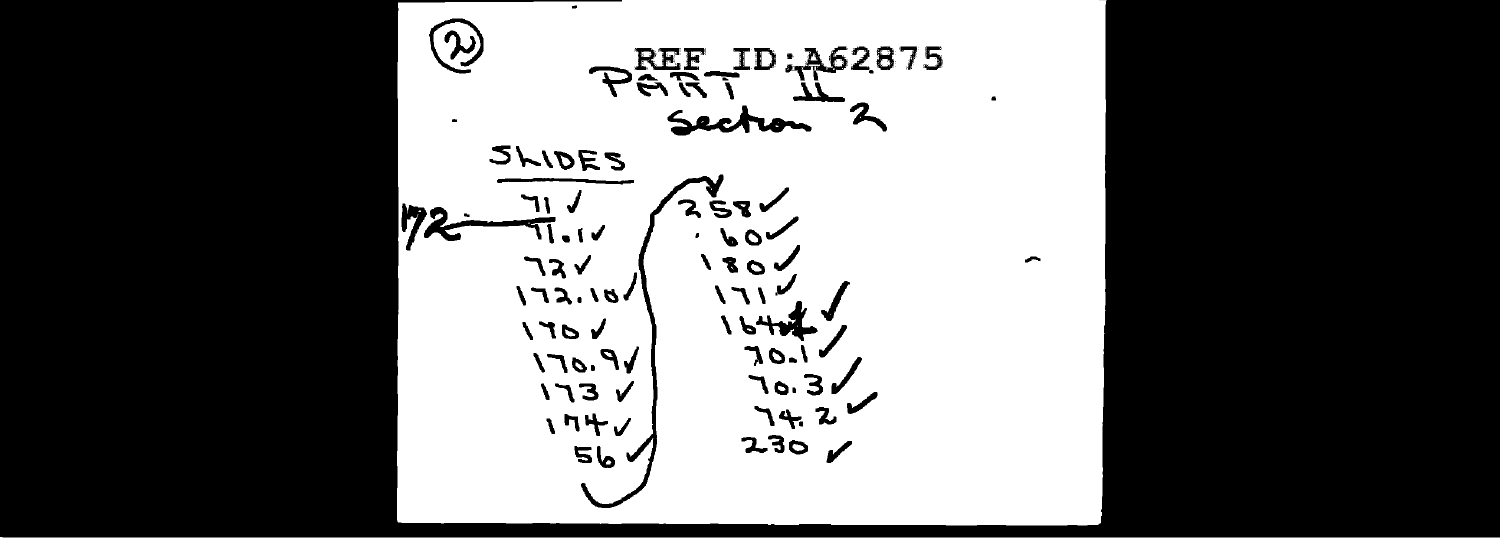$\mathbf{v}$ REF ID:A62875 PART  $\mathbb{H}$ Gyptanalysis<br>Traffic Andysis ٠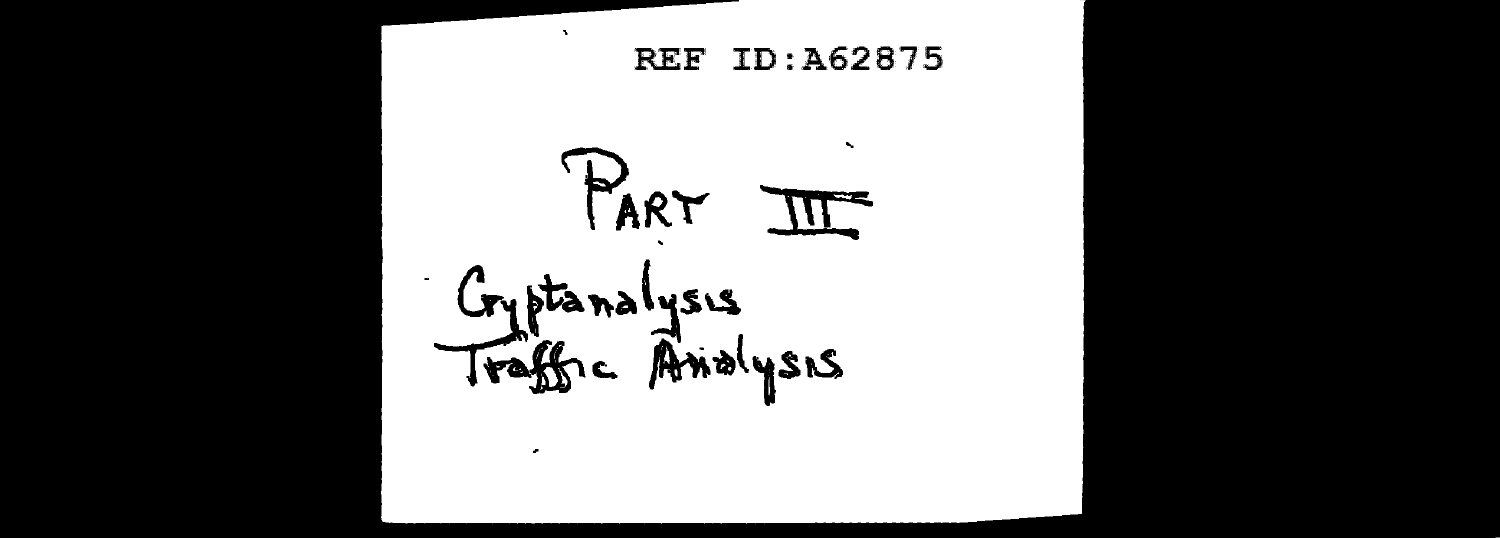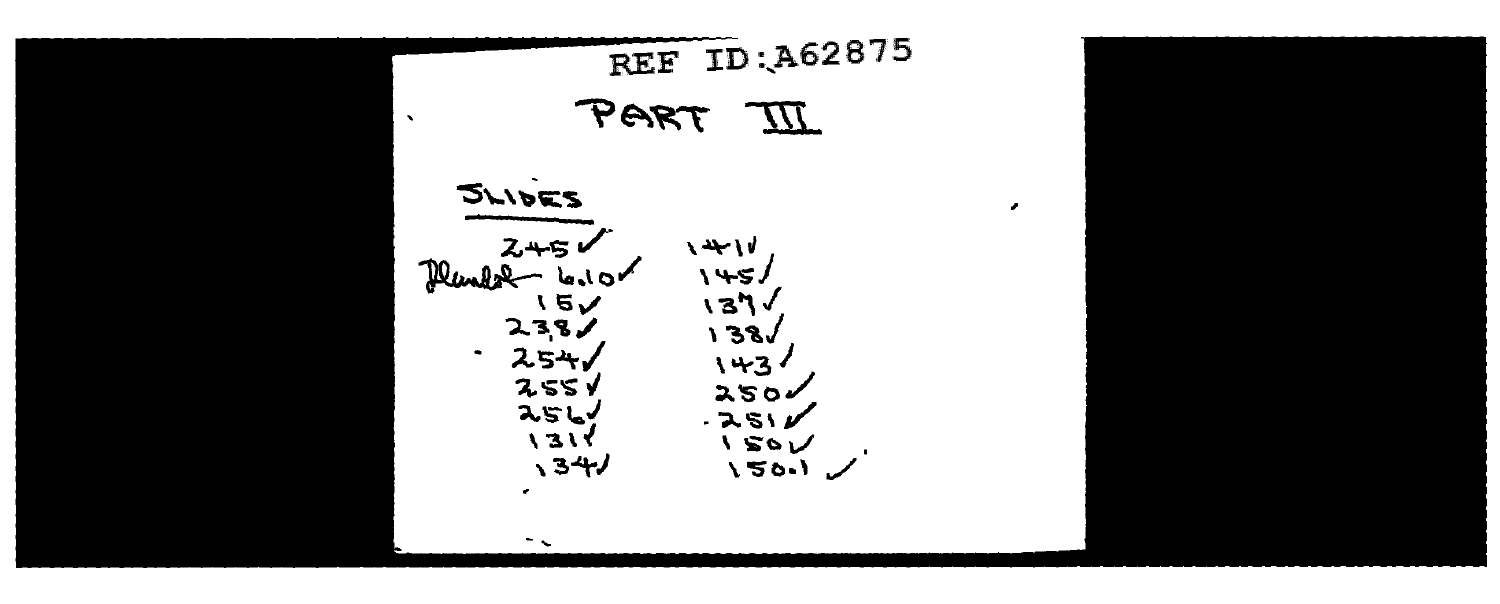Cards applicable to the lectures guven before the<br>(fully crypts - cleared) attries I world 2001 The Communi -<br>edtrois - Rlectornies Division of the U.D. Air Force An University at Maxwell Aspiel Base, Montgomery alabame on 11 4 Sept 1952 (2) " March 1955) were in a peries of Here peroids of 50 minutes<br>gach. I had estimite which were of much when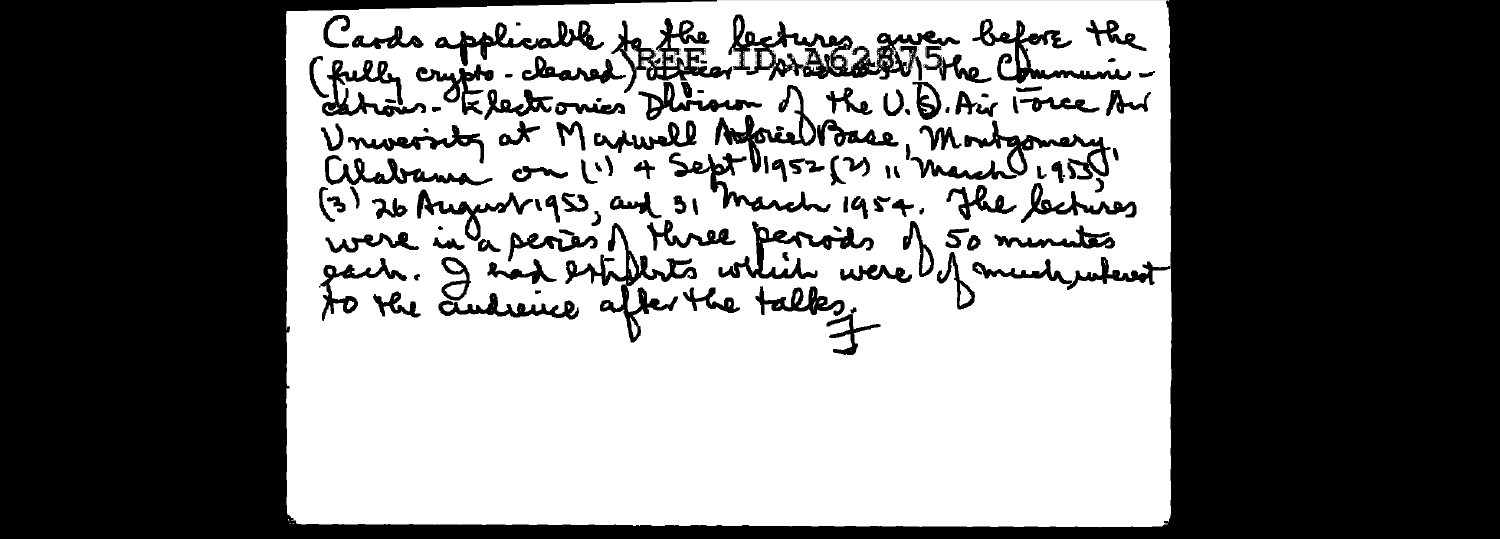"The Influence of Cryptologic Power on Shake in mind a subtitle, too. It is Or, on the one hand, Row to win campaigne and go down in history as a great strategrot and leader of met, or an the other Fland, Front to look comparisons and go down in history as a numbereall and uncompetent (formmander." [<br>2 For my talk this morning Die chosen from my deries one entitled "How to make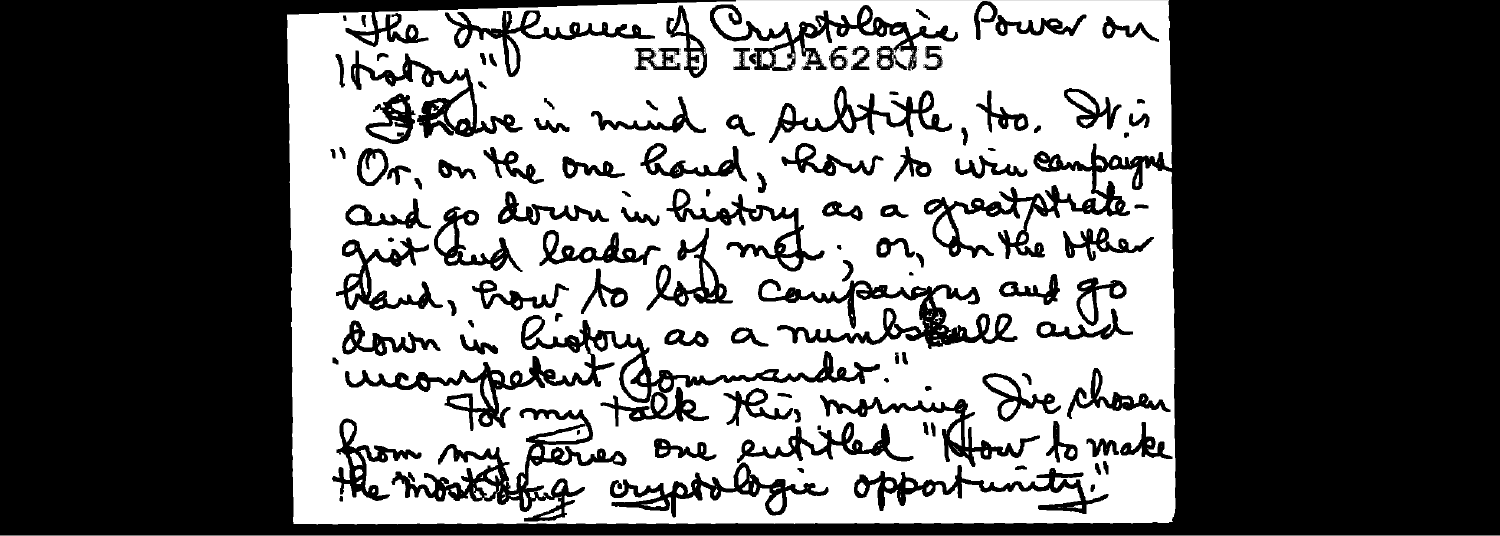my falk foday is one of a series with the on History" Mour Bahor my many Navy friends Parce to explain that The "C- tower" In going to to talk about is not the same sort of Power Admiral Mahan wrote about h Pis famous book The Influence of Sea Power on History, The C he my titlestands for the word CRYPTOLOGIC, At that the Neal fitle of the series In preparing is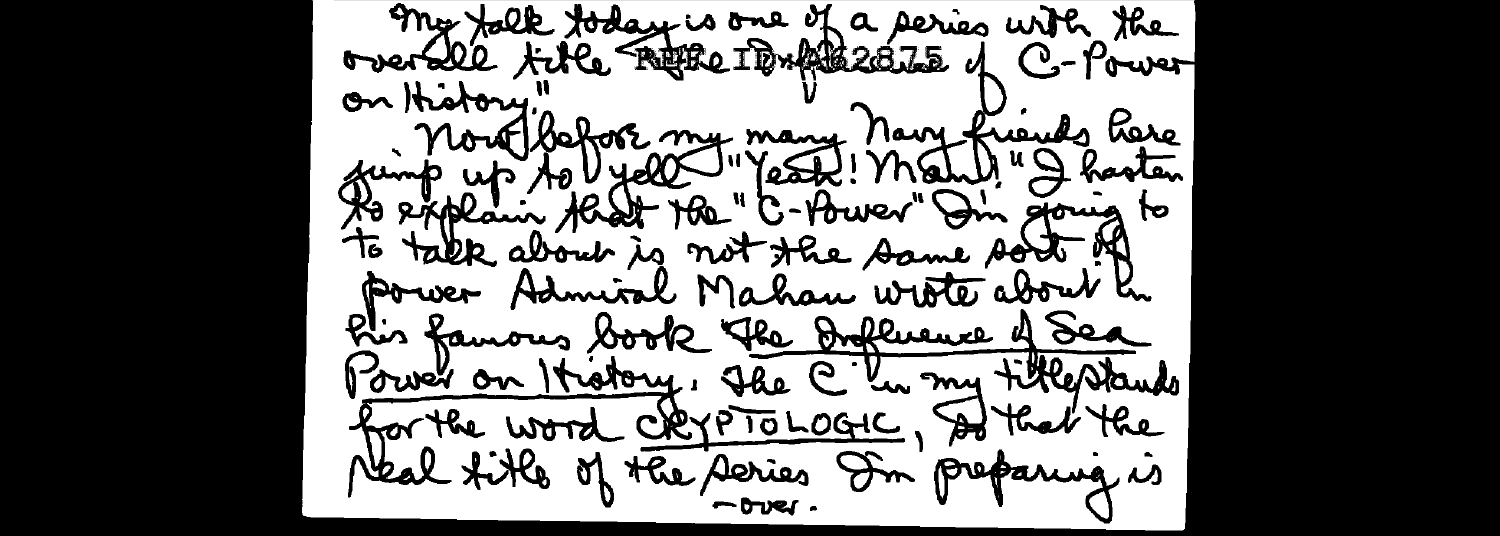427

P.79 of Majority Reports 2 $f_1$  why  $f_2$  875<br>Intelligence available in Washington "Magic" "With the exercise of the greatest ingenuity and utmost resourcefulness, regarded by the committee as meriting the highest commendation. the War and Navy Departments collaborated in breaking the Japanese diplomatic codes. Through the exploitation of intercepted and decoded messages between Japan and her diplomatic establishment the so-called Magic, a wealth of intelligence concerning the purposes of the Japanese was available in Washington."

Communications wildligauce and again, on  $p$ . 232: ..."all witnesses familiar with Wagic material throughout the war have testified that it contributed enormous ly to the defeat of the enemy, greatly shortened the war, and saved many thousands of lives."<br>"Samarof ChomperCurs statement (over)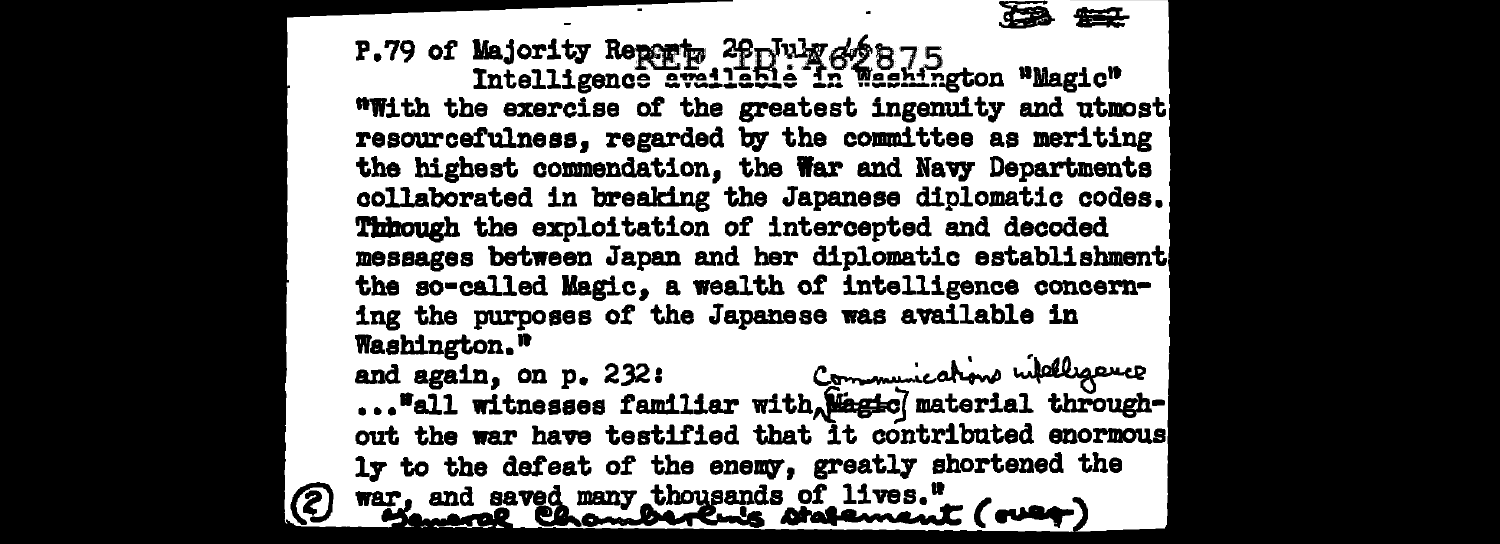Chamberlin waBEE-ID & BB25Arkur throughout war. He solid : "The information G-2 gave G-3 in the Pacific Fleaster alone pared us many thousands of hoses and shortened the war by no less than two years. Hardly north say what hatter alone<br>was worth in bill ons of dollars. Cook u companion à negligible. \$100 mits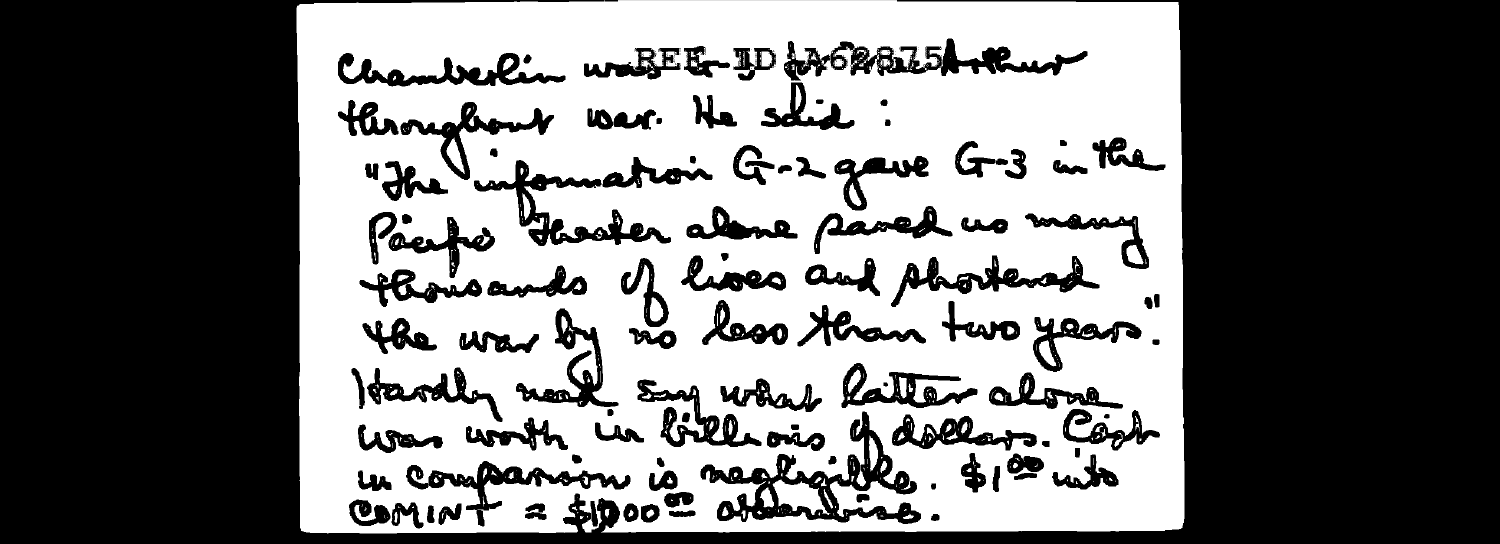A-3 5. What is this  $M_{\text{R}} = 75.462875$ Origin of term. We didn't call the machine that. TIME was wrong in that respect. The British first used. Our <sup>#</sup>Jagic Summary<sup>#</sup>  $m$ Magic<sup>n</sup> -cover name for product of COMINT operations 6. Handbook for magicians: lst gives "The Effect" 2nd: How produced -the method. I won't be able to give much re methods today but can give background and some effects.

7. Before proceeding, must say few words or caution required by security considerations. Hardly need stress necessity tor secrecy re CI work and results. Hope *ot* future success depends to very- great degree on maintaining secrecy with respect to past achieve manta. Changes easy to make and hard for COMINT

((1"\IQ!r)

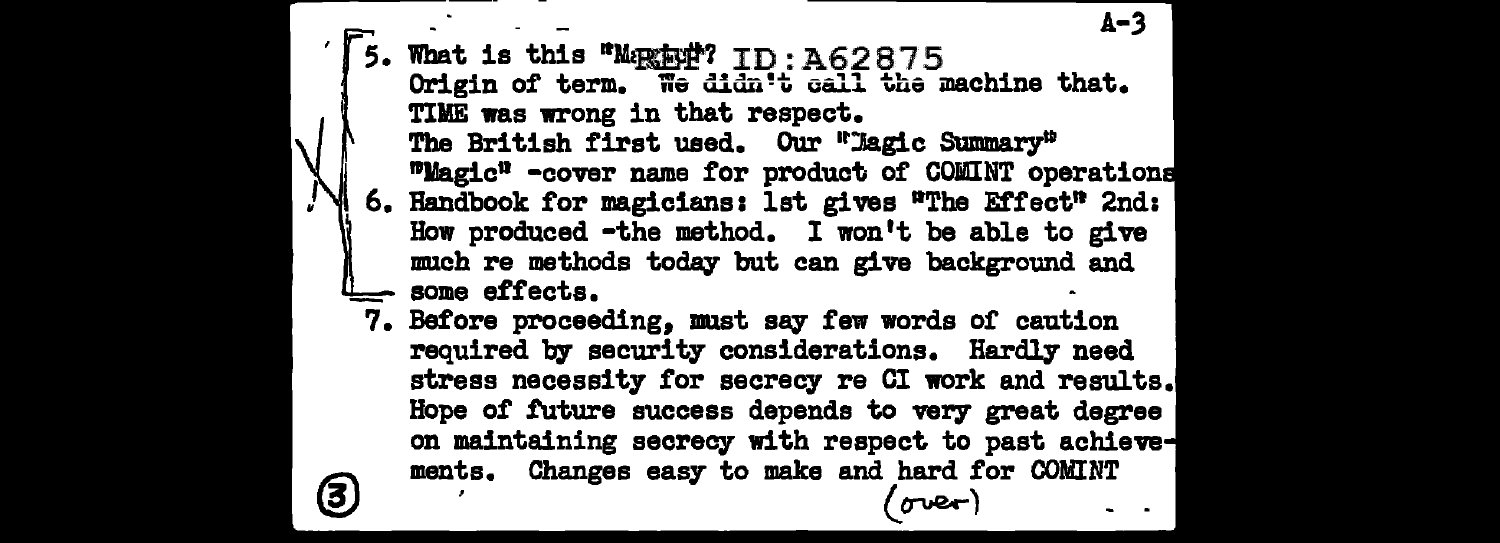⊻ people to follow. Effects of compromise or leakage widespread because of wide or world-wide use of cryptosystems. During WW II continuance of success often hung by very slender thread. OSS we had Examples: J red, MIDWAY wext card/ (and P.H. investigation. Yardley's A B C. Gead Time P. 21 · Public #513 - Everybody must be careful. As for me. haven't ever been in jug and don't think would like it. 78 Also hardly need give definition of COMINT but make sure we all understand: COMINT is information "il produced by an agency engaged in studying radio trans-953 missions and other communications of a foreign country. Divided into: Special intelligence iarly tune 42 right affer battle.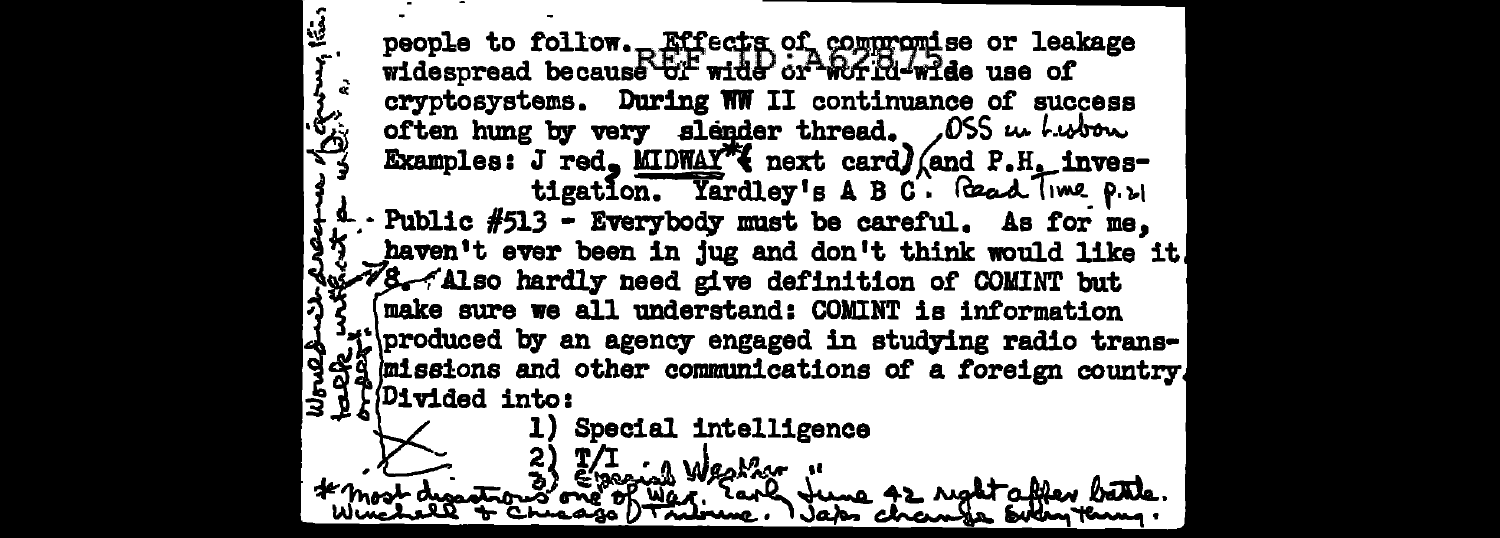These are naturally REELempntany6128776 ucing complete answers.

A-4

School instructors have no doubt given adequate definitions so will simply cite three main objectives of **COMINT:** 

A. Provide authentic information for planners and policy makers to apprise them of the realities. of the international situation, of the war-making capabilities and vulnerabilities of foreign countries, and of the intentions of those coun-



 $\bigoplus$ 

- B. To eliminate the element of surprise from an act<br>Broad of aggression by another country
	- C. To provide unique information essential to the successful prosecution of war and vital to a shortening of the period of hostilities.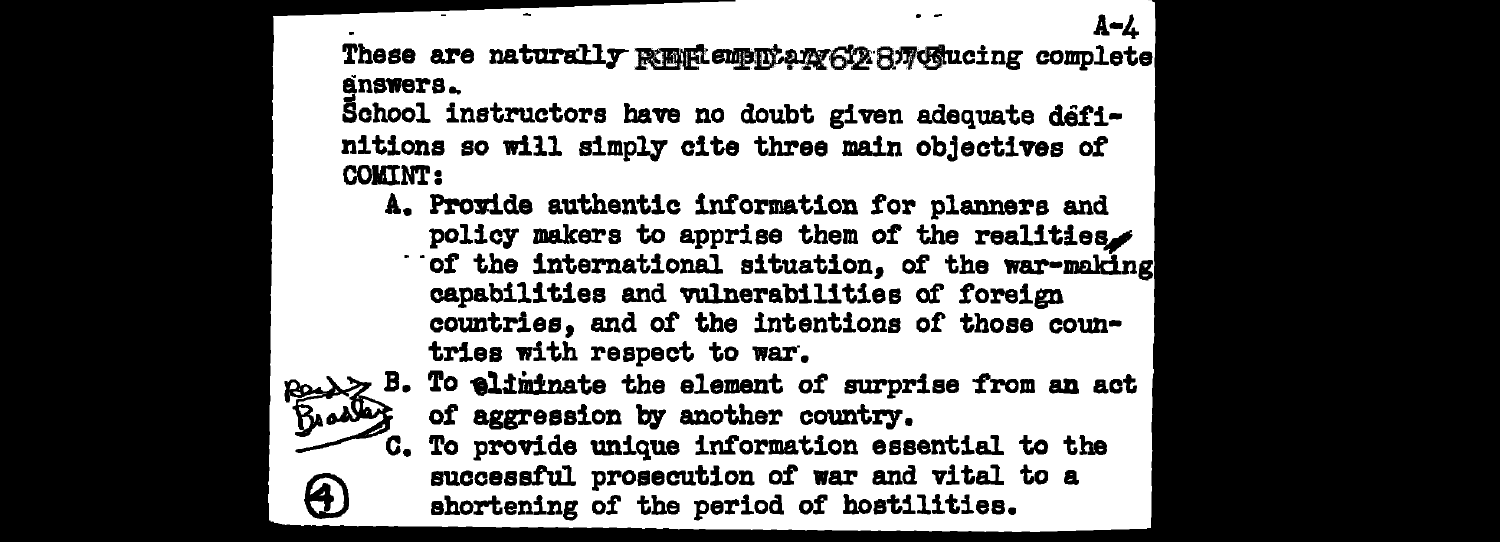hamber<del>lain's</del> statement **ROY-MALIST GILLI Wille information G-2 Mays** the Facific Theater alone asved us many thousands of lives and shortened the yer by ne less than two years." **Ender neet to** What latter alone was gorth in  $s<sub>xy</sub>$ delles Most negh group de l'aont Æ Background of NY which is based upon schence of **97** cryptanalysis forms very interesting historyinextricably found up with history of Gryptography. The two exe (but opposite (aces of the same coin. Progress in one inevitably leads to progress in the and se, bec, in reflexpogression. other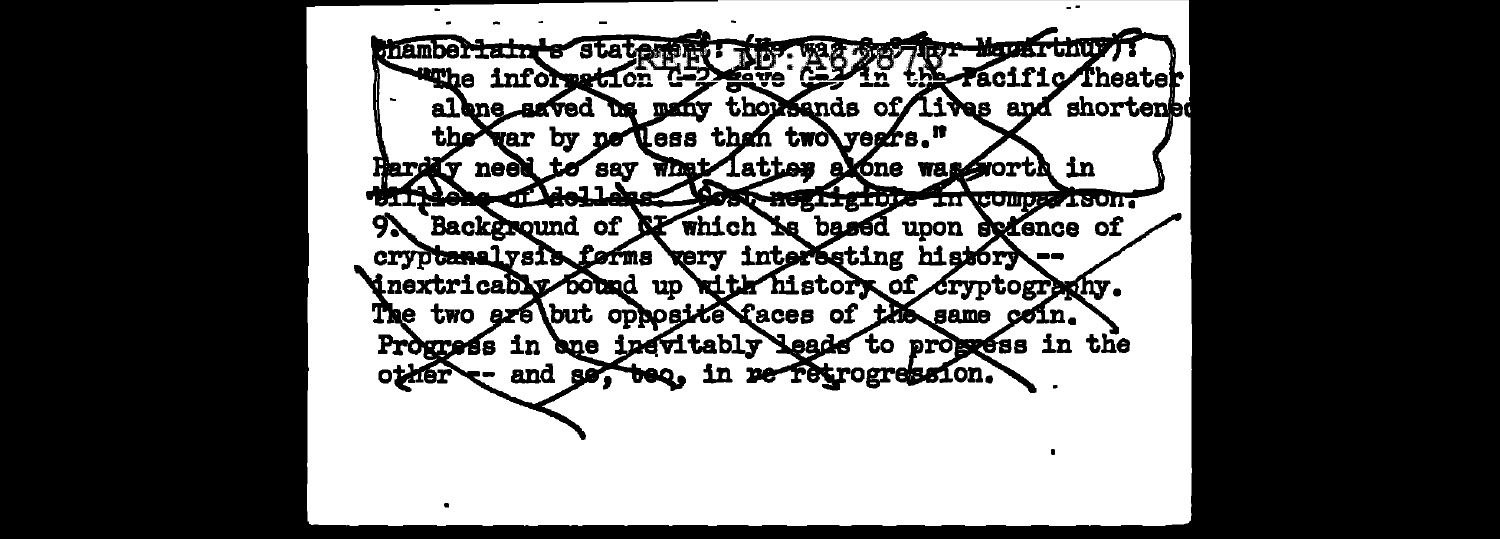

The syllabary used by Thomas Jefferson (Extract from decoding section $)$ 

/That all •round genius also may be regarded as being the first American inventor of cryptographic devices  $-$  as will be discussed later.7

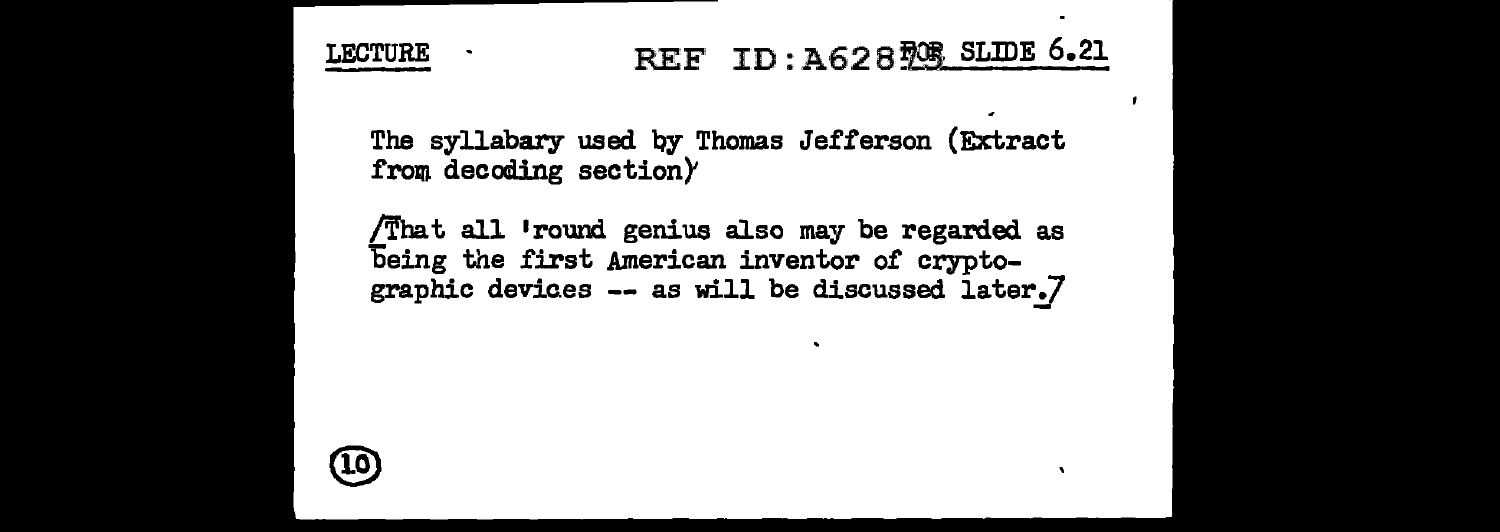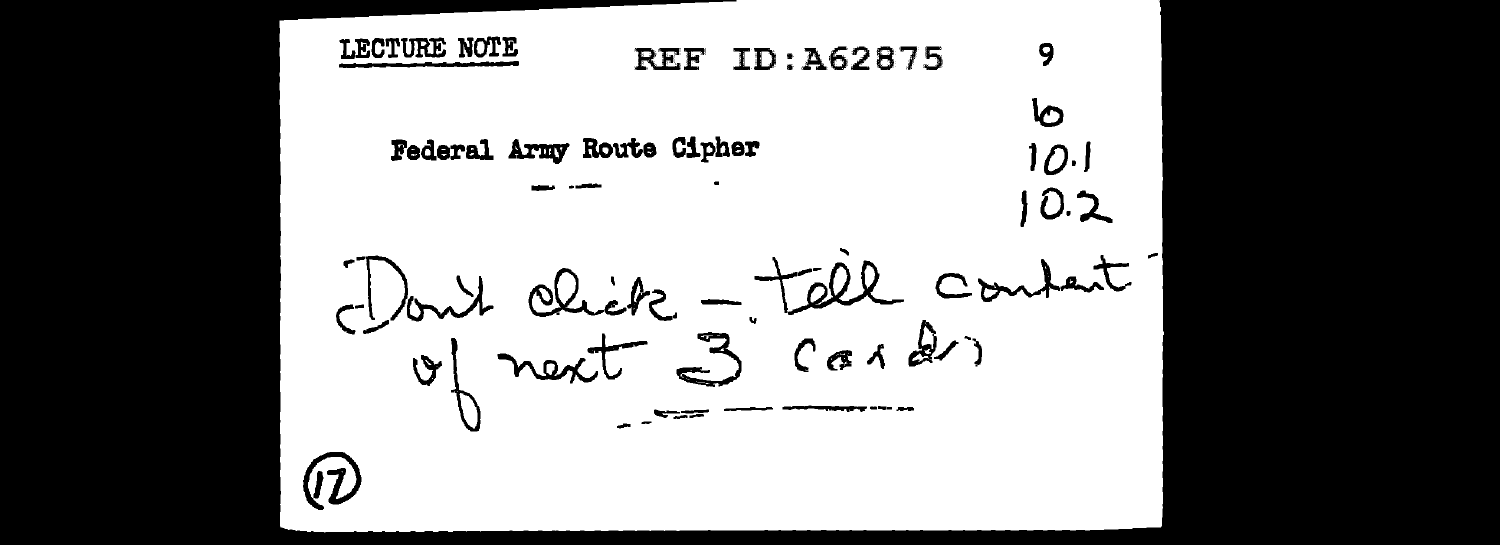$214$ . LECTURE NOTE  $\sim$   $\sim$ REF ID: A62875 War Department Code in Spanish-American War --<br>the code of 1885 plus additive -777

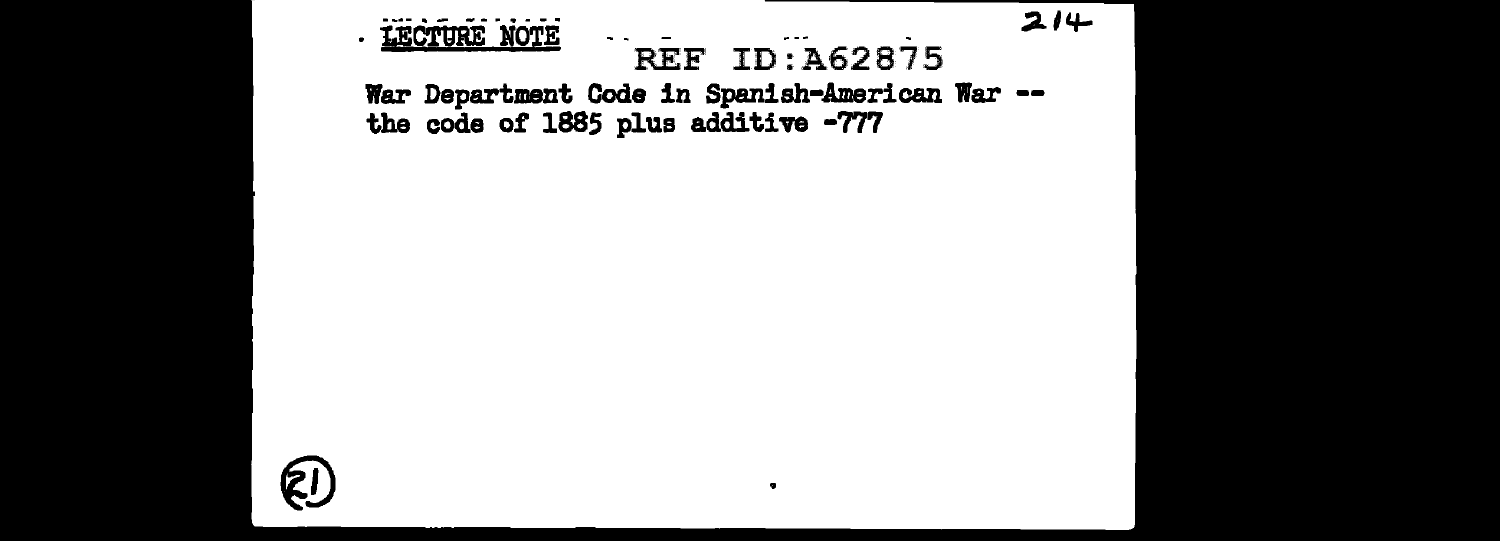#### REF ID: A6287 FOR SLIDE 157 LECTURE NOTE

الداف

Colonel George Fabyan

 $\overline{\phantom{a}}$ 

How I cam to be a cryptologist -- Riverbank Laboratorie Departments of Genetics, Ciphers, Acoustics

World War I in progress since 1914. U.S. position. Fabyan's foresight - U.S. had no cryptologic bureau. Contact with Government Departments. School for training.

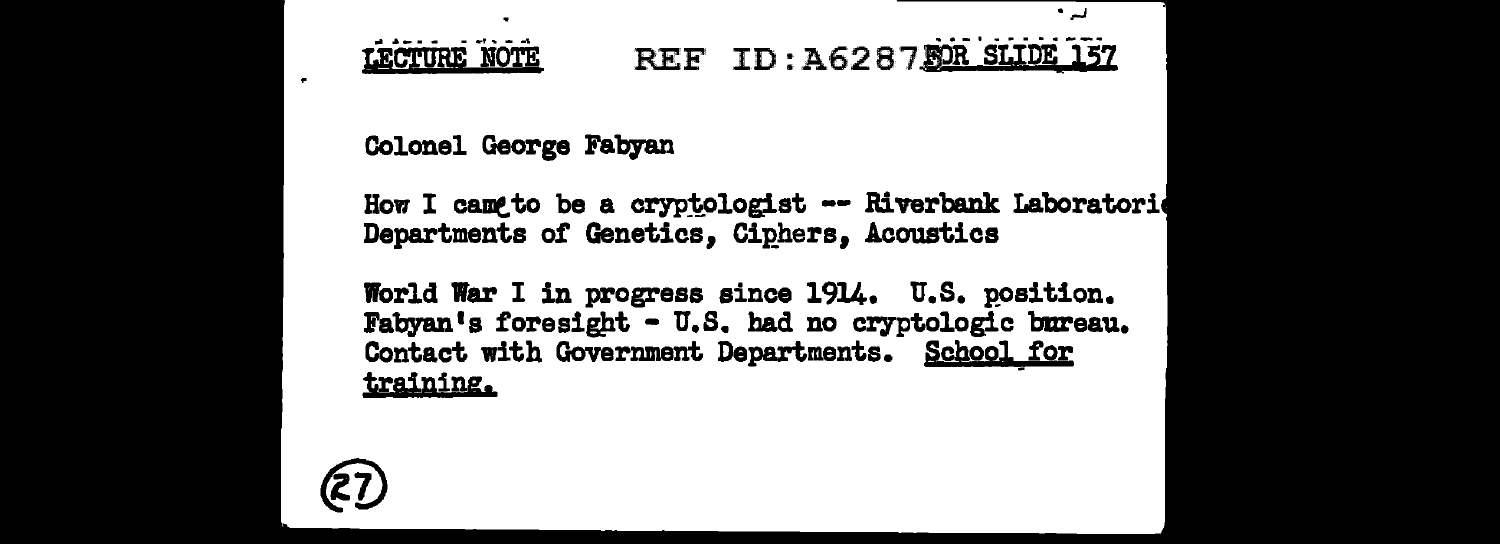

# <u>(31</u>

#### REF ID:A62875

#### I am commissioned and go directly to AEF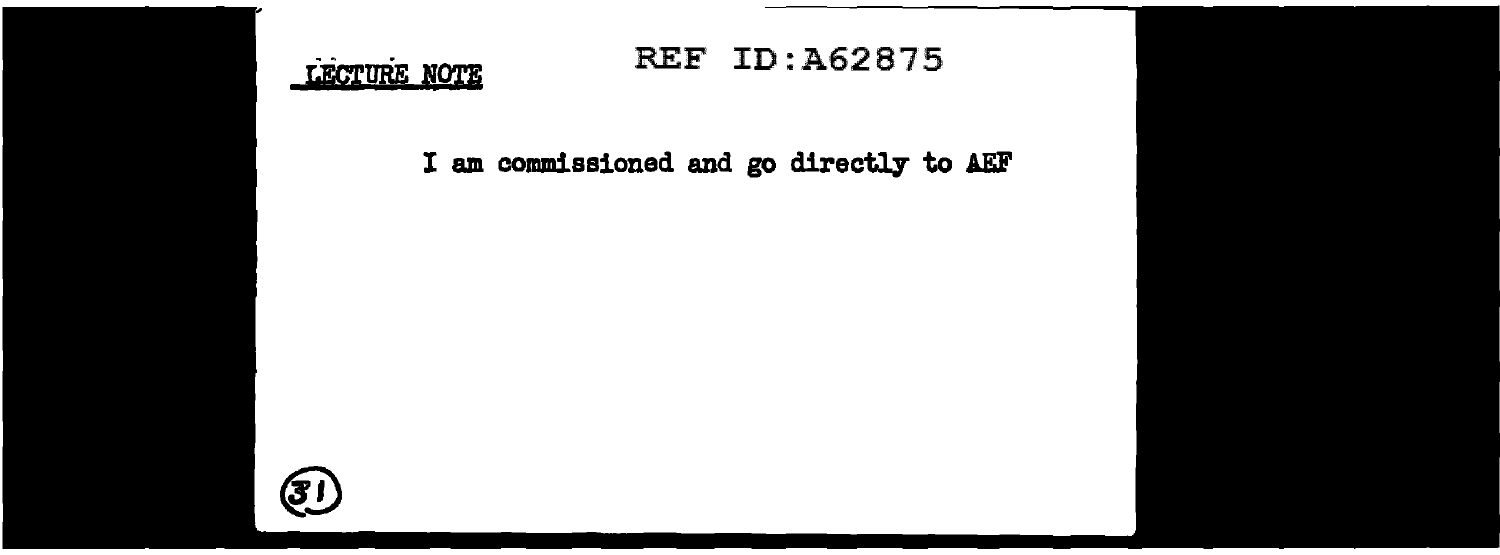# LECTURE NOTE REF ID :  $A628^{F}$ % SLIDE 12

Transposition cipher system used by the French Army in World War I. Copied from a German book on cryptography (Figl)-and correct.

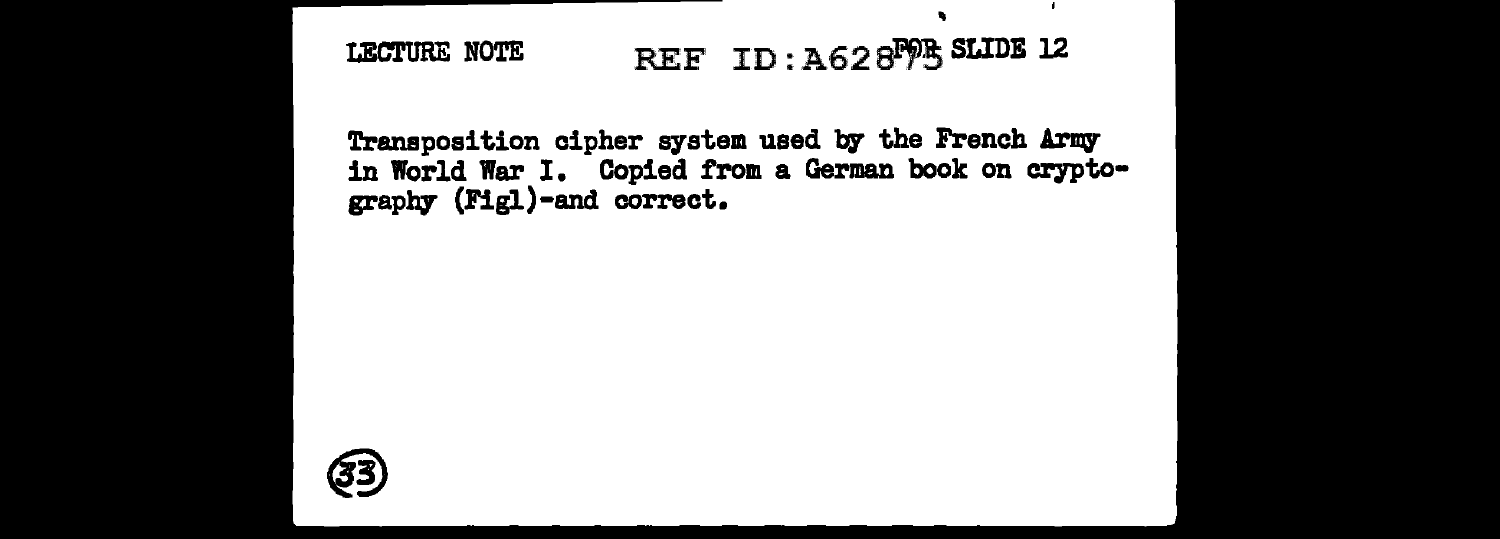#### REF ID:A62875 LECTURE NOTE FOR SLIDE 13

 $\overline{a}$ 

Cipher system used by the Italian Army in World War I. A simple numerical equivalent of the Vigenere table and system.

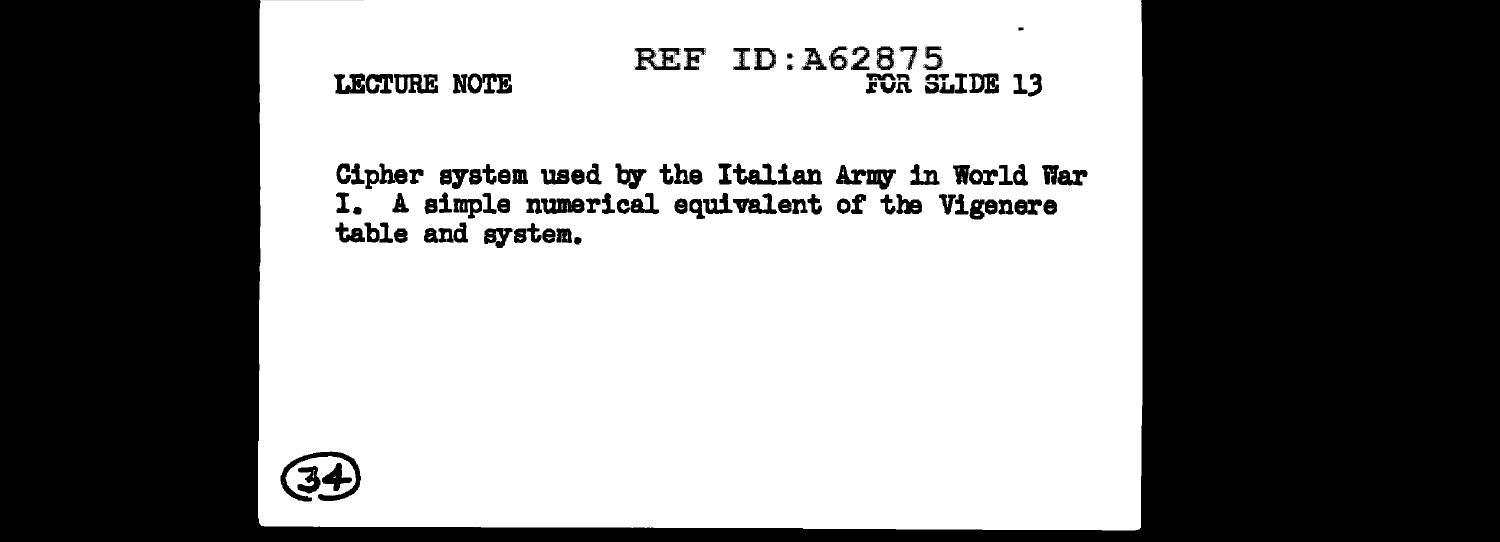**LECTURE** 

# REF ID:A62875

Major General J.O. Mauborgne

 $\Delta$ . As Major in 1920 head of Research and Engineering Division of OCSigO, gave real impetus to R&D in crypto graphic field.

2. His contact with Riverbank brings knowledge of H Hitt's device and he got some ideas as to alphabets and form.

3. He has some test messages set up in his alphabets/

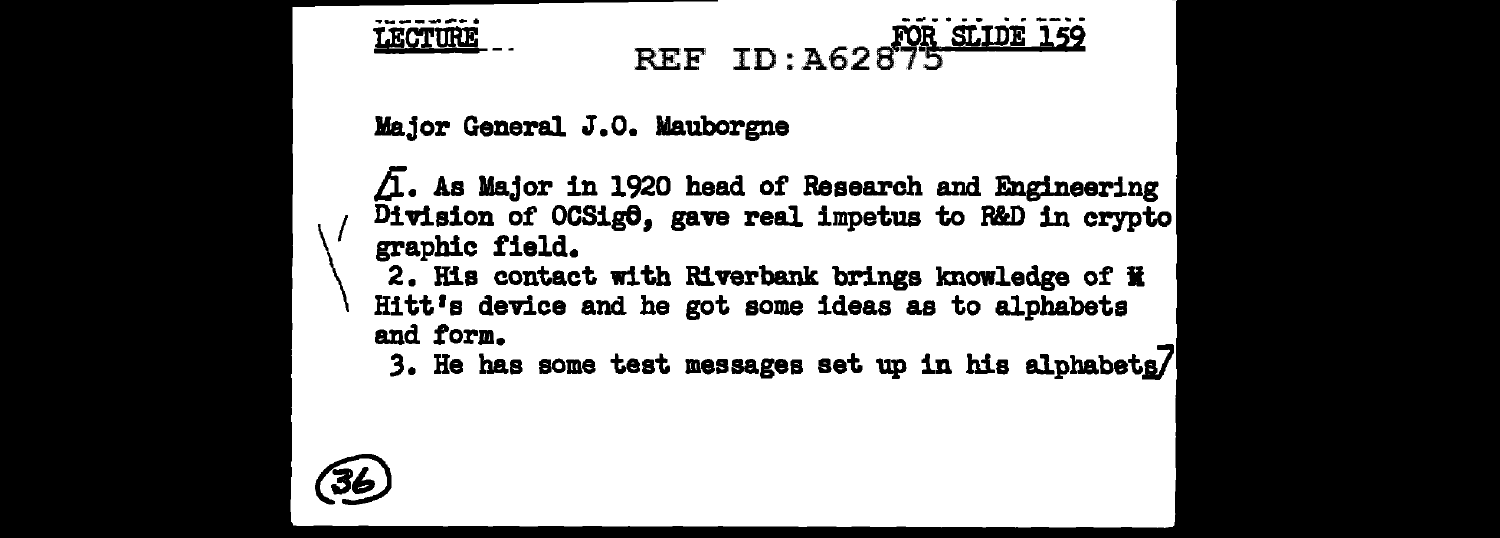# LECTURE NOTE REF ID: A6280 SLIDE 213 Renaissance of U.S.A. interest. (ant Mauborgne's pamphlet on solution of Playfair cipher system.



 $\sim$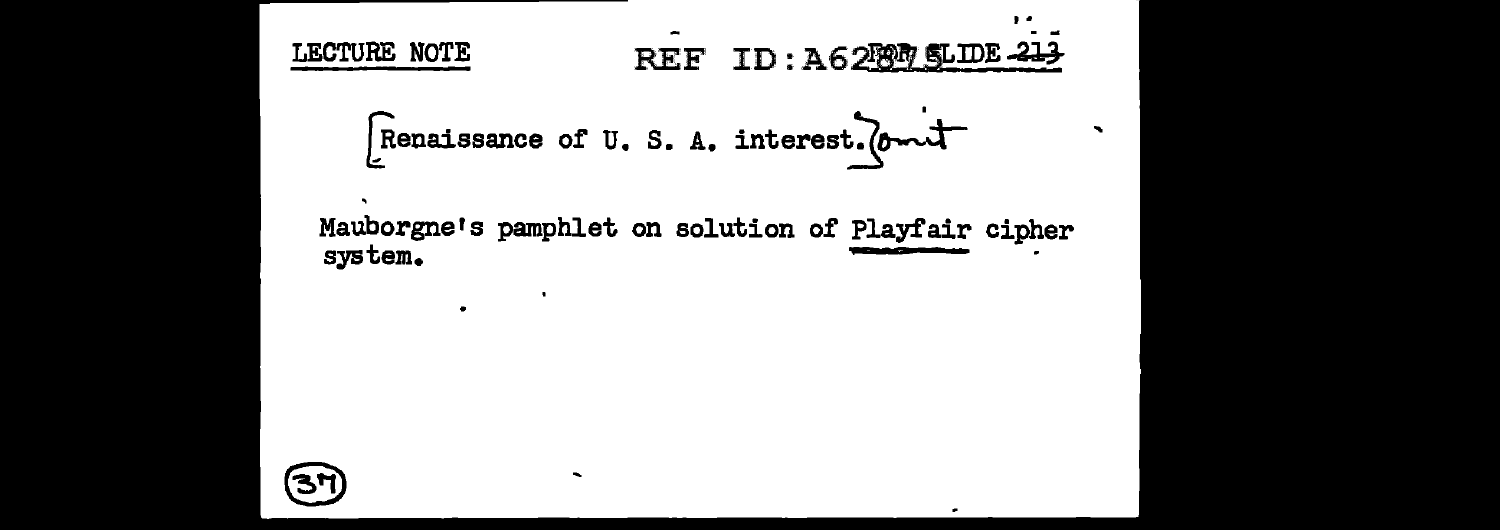#### **LECTURE** REF ID: A628 ?SR SLIDE 16

An example of a commercial code

/Call attention to 2-letter difference. All kinds, suited and specially constructed for general or specific businesses and industries, such as leather. steel. automotive, shipping, etc.7

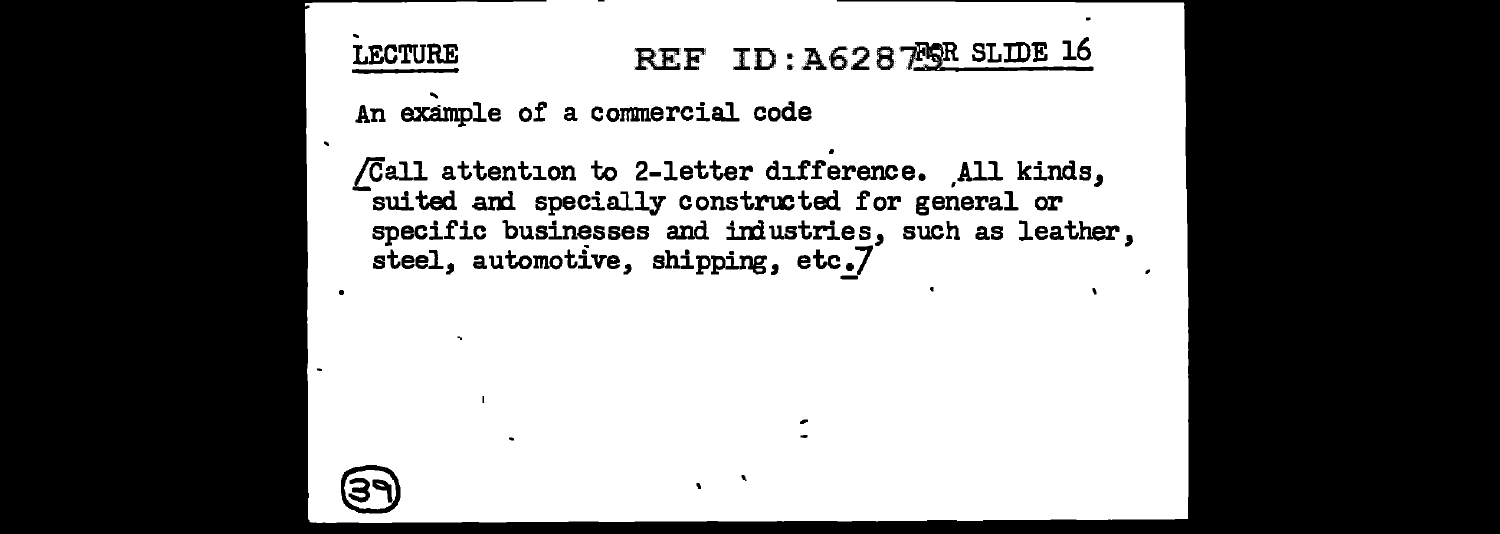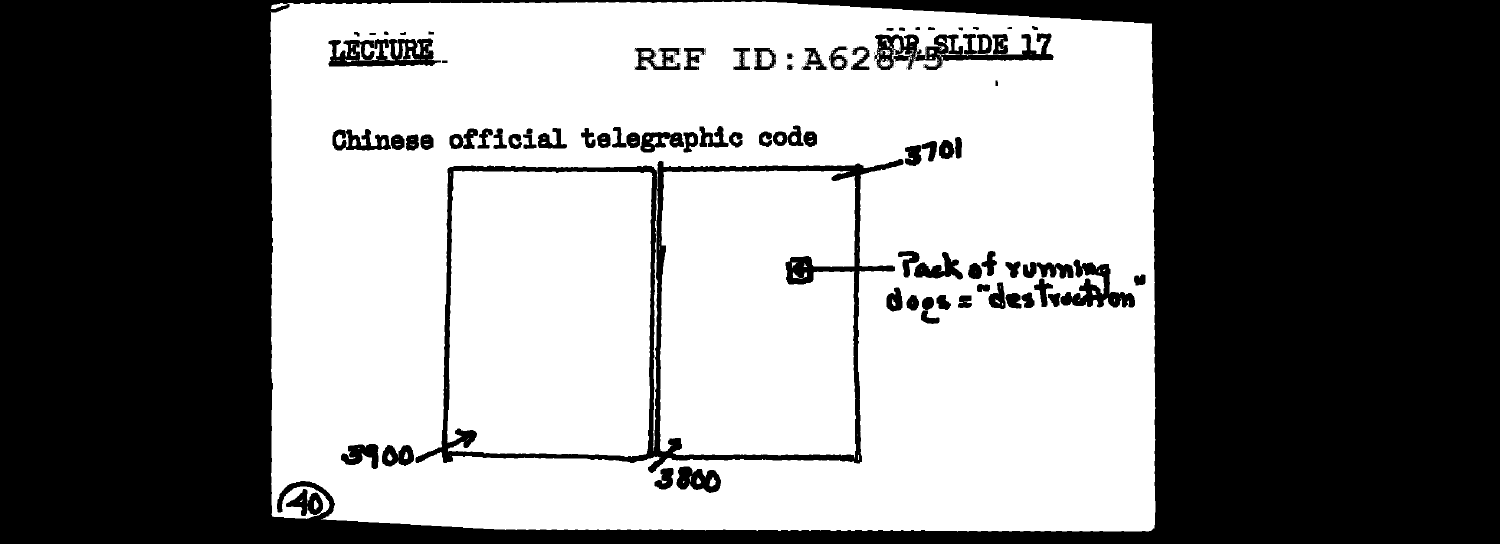```
\bulletREF ID: A628725 SLIDE 18
LECTURE
A highly specialized "commercial code"
 /Call attention to 3-letter difference:
      YGATA - COMA
      YGKRO - DELIRIUM TREMENS
      YGCIB
              CONSTIPATION
```
 $\sim$ 

YGMAN - DIARRHEA

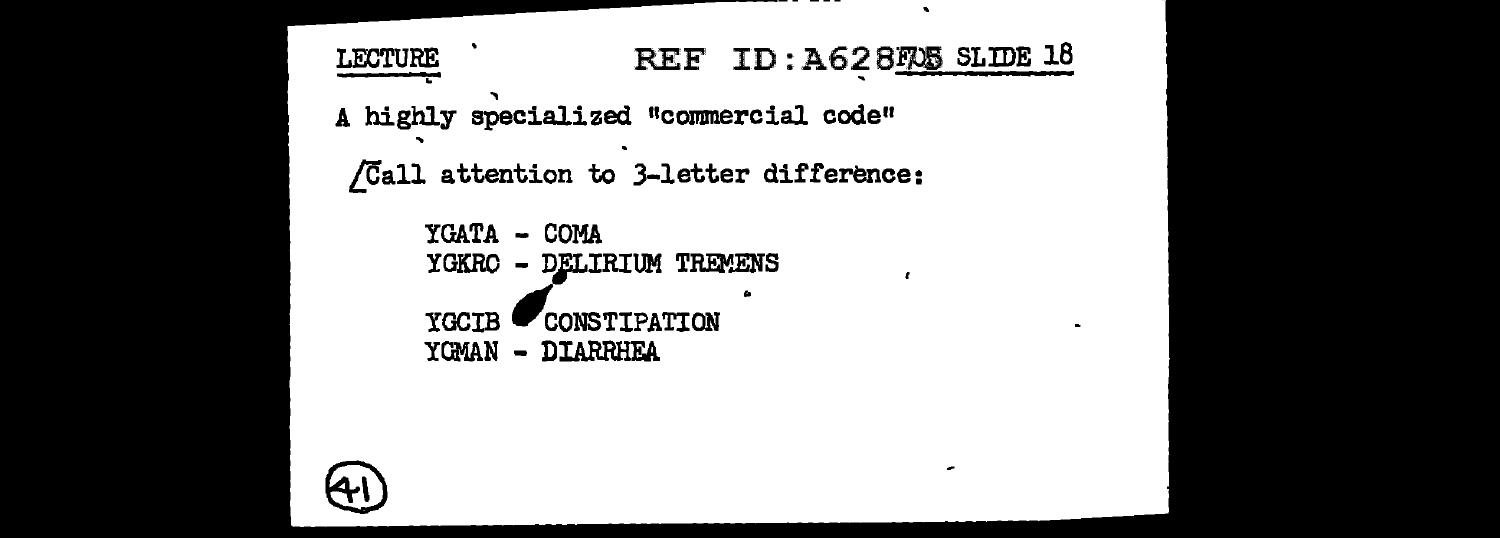LECTURE REF ID :  $A62 R$ <sup>E</sup><sub>PE</sub> SLIDE 133

Back in Washington - MI-8 was working.

Officers of M.I.-8 in World War I

[Point out Manly who solved the Waberski telegram. Practically, all prafessors at universities-- shows that ideas as to'caliber of intellect required were good and recognition of fact that no poot from which to draw trained personnel because there is . no civilian occupational specialty of the same nature.7

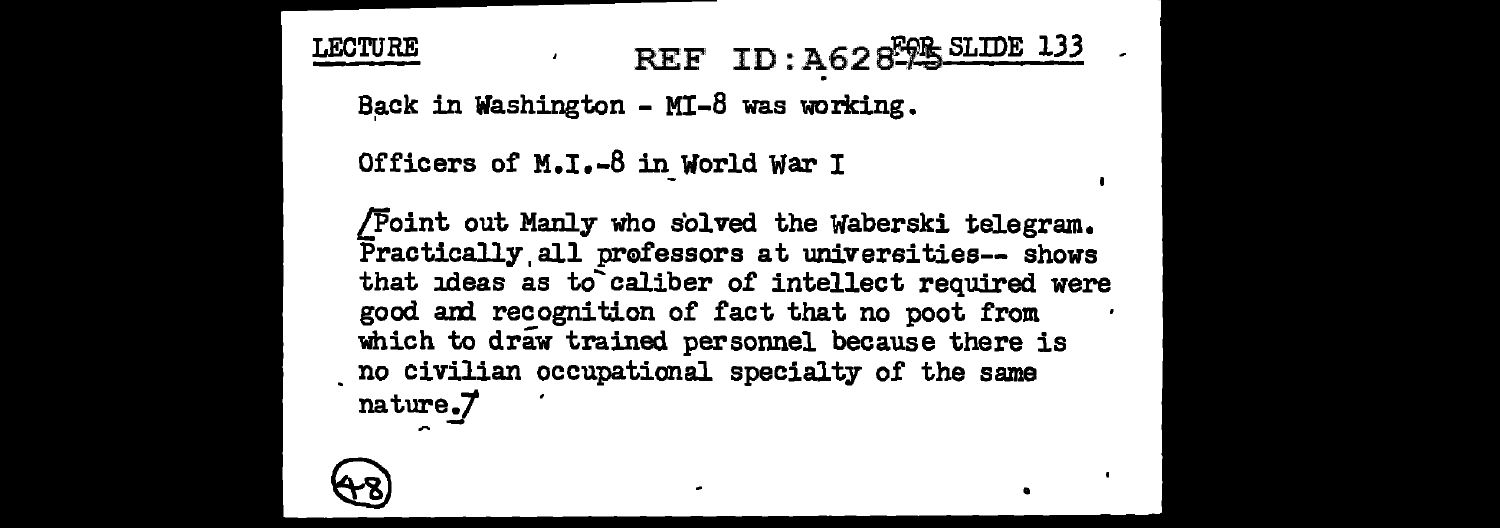

٠

Herbert 0. Yardley as First Lieutenant, 1919

**TEffect of disclosures?7** 

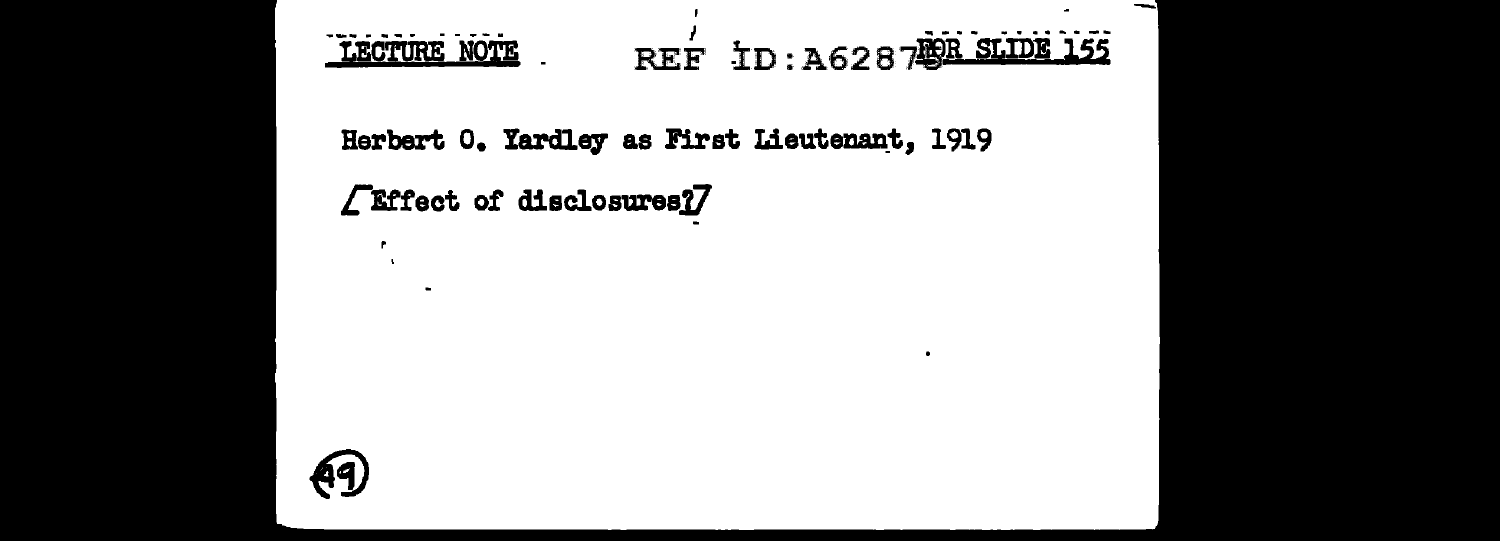### LECTURE NOTE REF ID :  $A628$ TAS SLIDE 25.1

The Waberski message.

. Here is the deciphered German text, and this is what it said: "To the Imperial Consular officials of the Republic of Mexico. Strictly secret! The bearer of this is a subject of the Empire who travels as a Russian under the name of Pablo Waberski. He is a German agent." And so forth. The Court sentenced him to be shot; President Wilson commuted. the sentence to life imprisonment; and he was out of the pokey after only one year!"

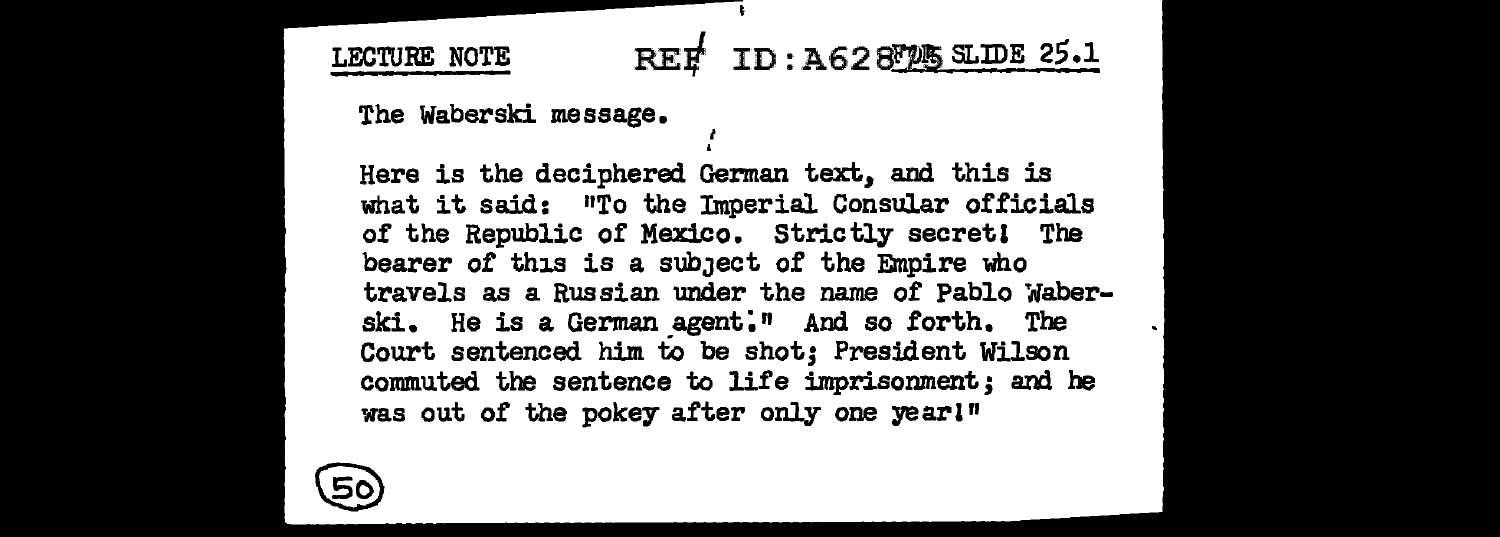#### REF ID: A62875 SLIDE 38 LECTURE NOTE

The Oil Scandal investigation. Where \$68,000 get. t. ausformed w's borscours

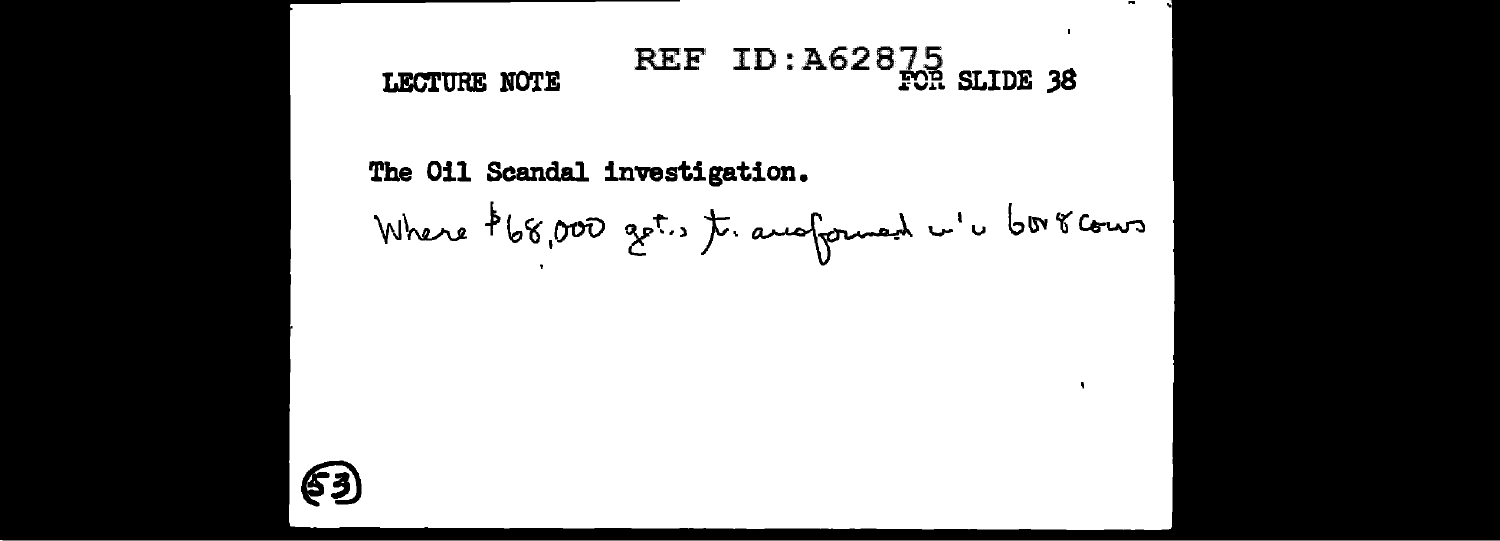#### REF ID: A6289 SLIDE 44.1 **LECTURE** A cryptogram sent to President Roosevelt

٠

 $\ddot{\phantom{1}}$ 

 $\mathbf{v}$ 

 $\blacksquare$ 

```
\epsilon\epsilonNDOIMDEYLOAUEETVIEBR?
  Or else you die!!<sup>22</sup>
  Did you ever bite a lemon?
```
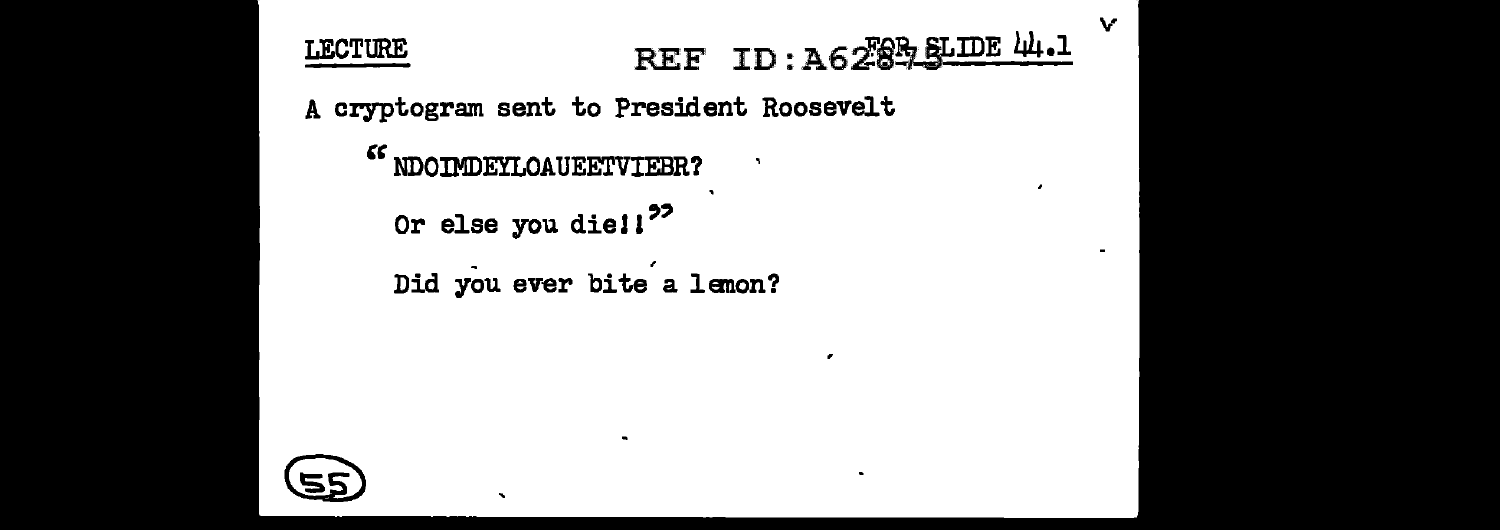### LECTURE REF ID: A6287 FOR SLIDE 45

Ŧ

 $\overline{\phantom{a}}$ 

The earliest picture of a cipher disk, from Alberti Trattati in cifra, Rome, c. 1470.

"Oldest tract on cryptography the world now possesses"

۰

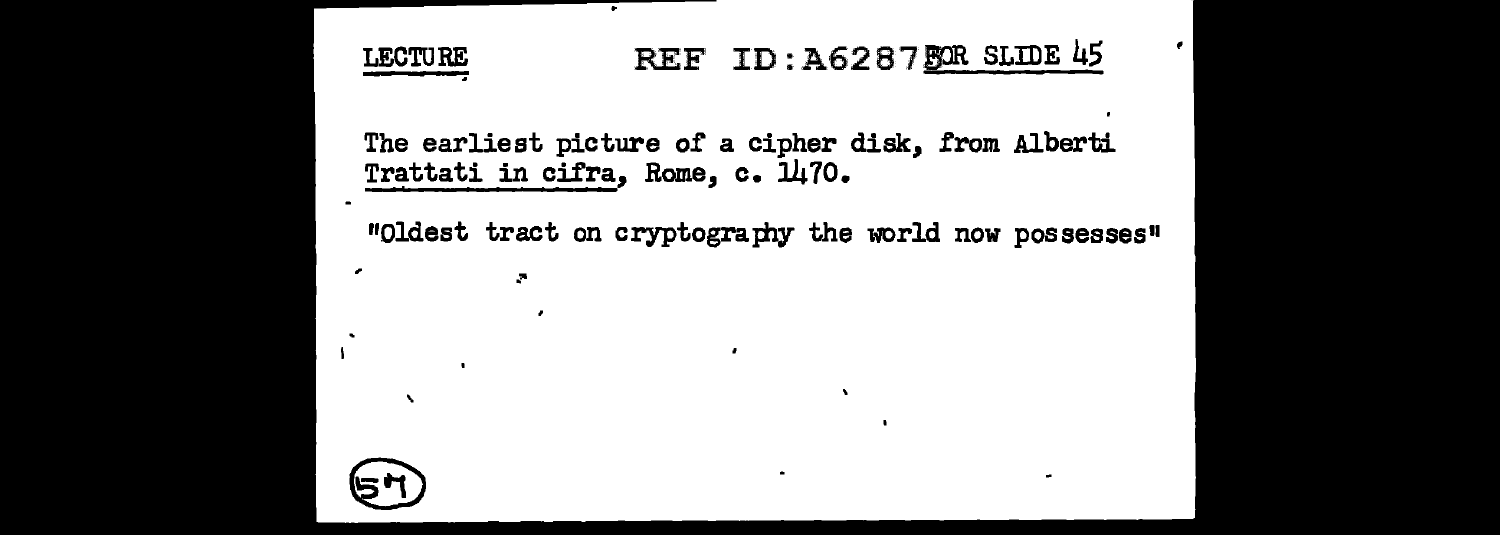LECTURE NOTE REF ID :  $A62997$  SLIDE 45.4

 $\cdot$ 

۰

 $\overline{\phantom{a}}$ 

The Alberti Disk reincarnated in the U.S. Army Cipher Disk of 1914-18.

 $\lambda$ 

 $\cdot$ 

 $\mathbf{R}$ 

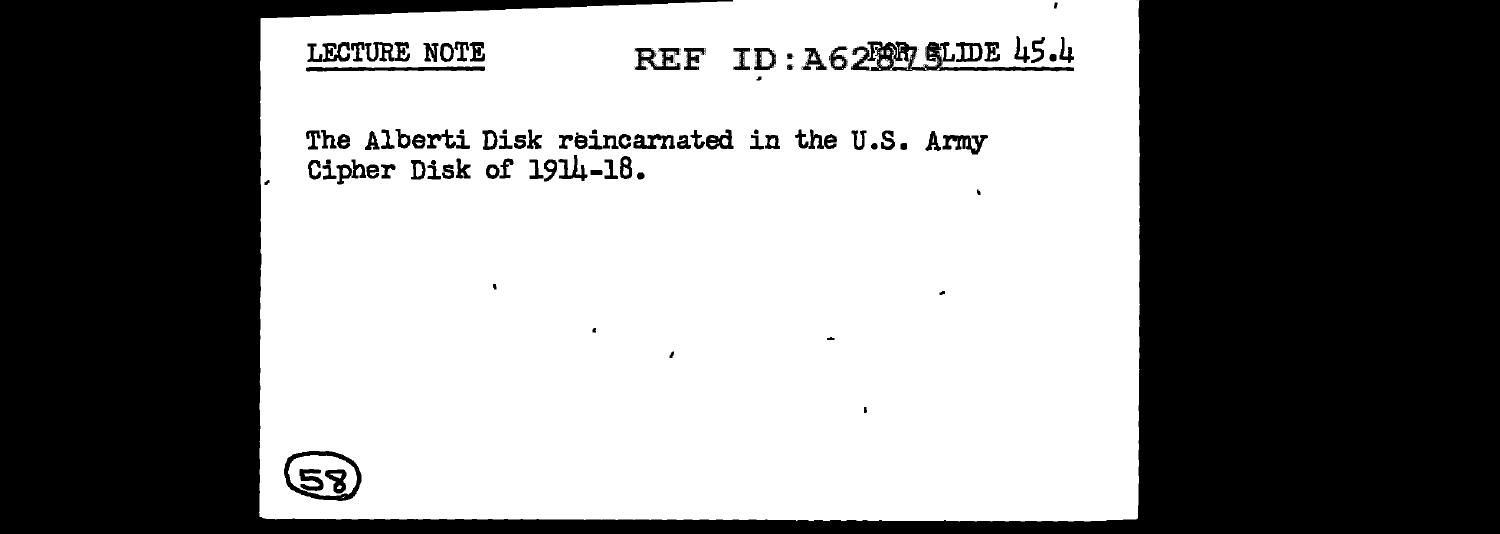**LECTURE** 

# REF ID: A628925LIDE 47

The cipher disk as again patented in 1924 --Hunting ton Patent

Shows that the Patent Office does not have general Information on cryptography because of the secrecy involved.7

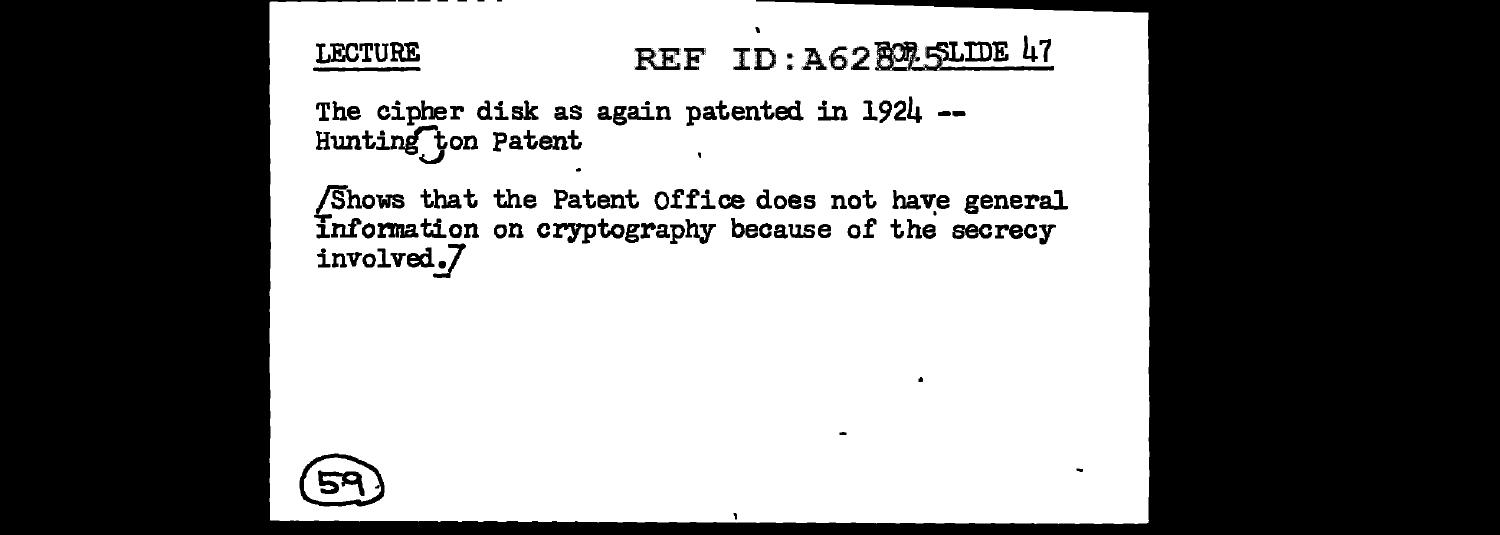

≂

Original Wheatstone cipher device (invented and described in 1879).

```
/First improvement on the Alberti disk.7
```


 $\bullet$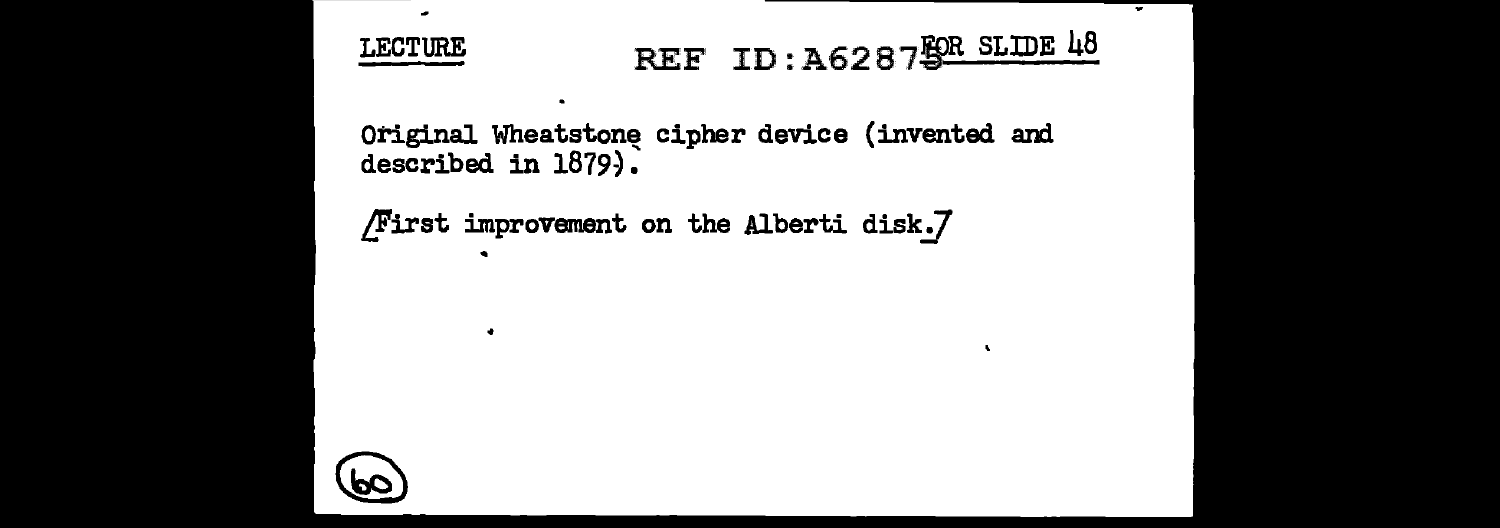

# LECTURE REF ID: A62ESE ELIDE 49.1

 $\blacksquare$ 

 $\ddot{\phantom{0}}$ 

The Decius Wadsworth cipher device (invented and built in 1817 when Colonel Decius Wadsworth was Chief of Ordnance.)

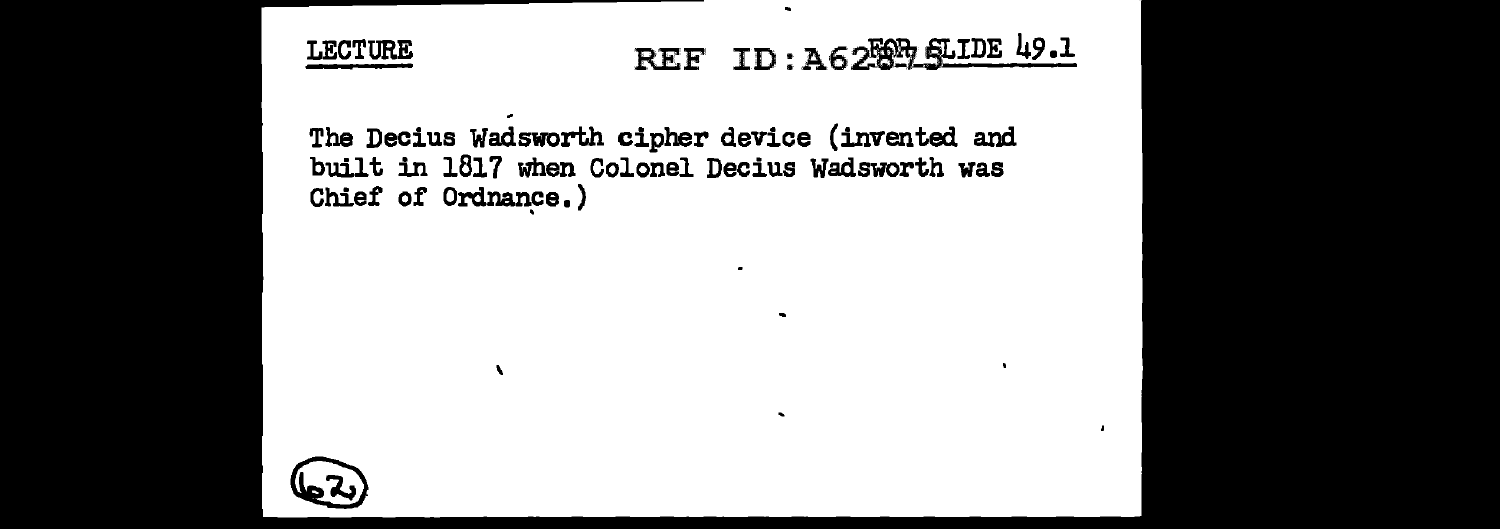

### LECTURE REF ID : A62  $\sqrt[3]{45}$  SLIDE 49.4

The Bazeries cryptographe cylindrique (1901) as shown in his book "Les chiffres secrets devoiles"

/But he may have described this in his article iicryptograph a 20 rondelles-alphabets" Comptes rendus, Marselles, 1891.7

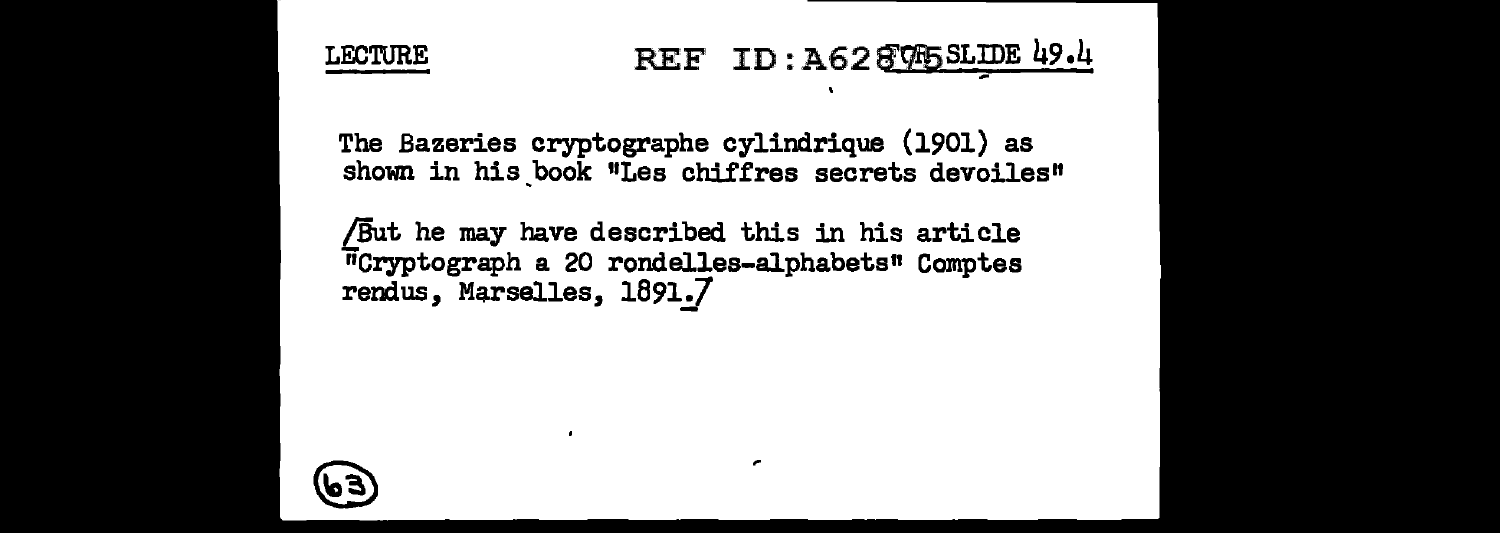#### REF ID: A62895SLIDE 50 LECTURE NOTE

 $\bullet$ 

#### Second page of Jefferson's description of "The 'Wheel Cipher"  $\blacksquare$



 $\mathbf{r}$ 

 $\bullet$ 

 $\tilde{\phantom{a}}$ 

.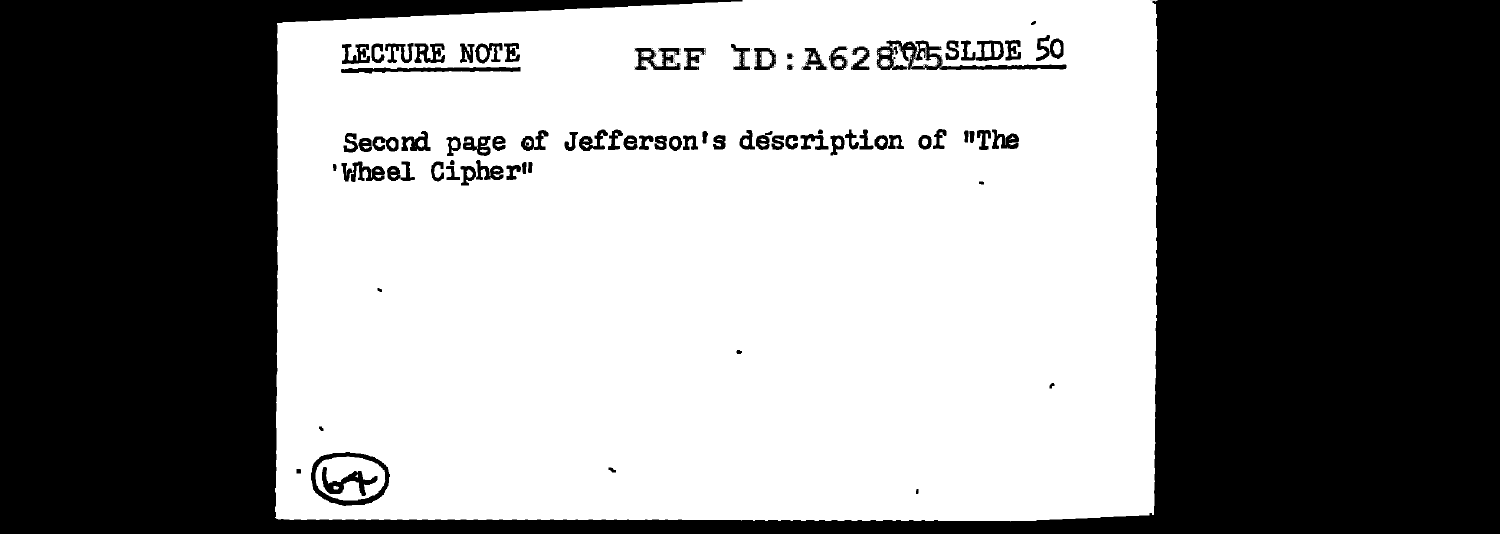REF ID:A62870R SLIDE 160 LECTURE NOTE Renarssauce of ruterest in V.S.A. Colonel Parker Hitt

But despite his buouledge -

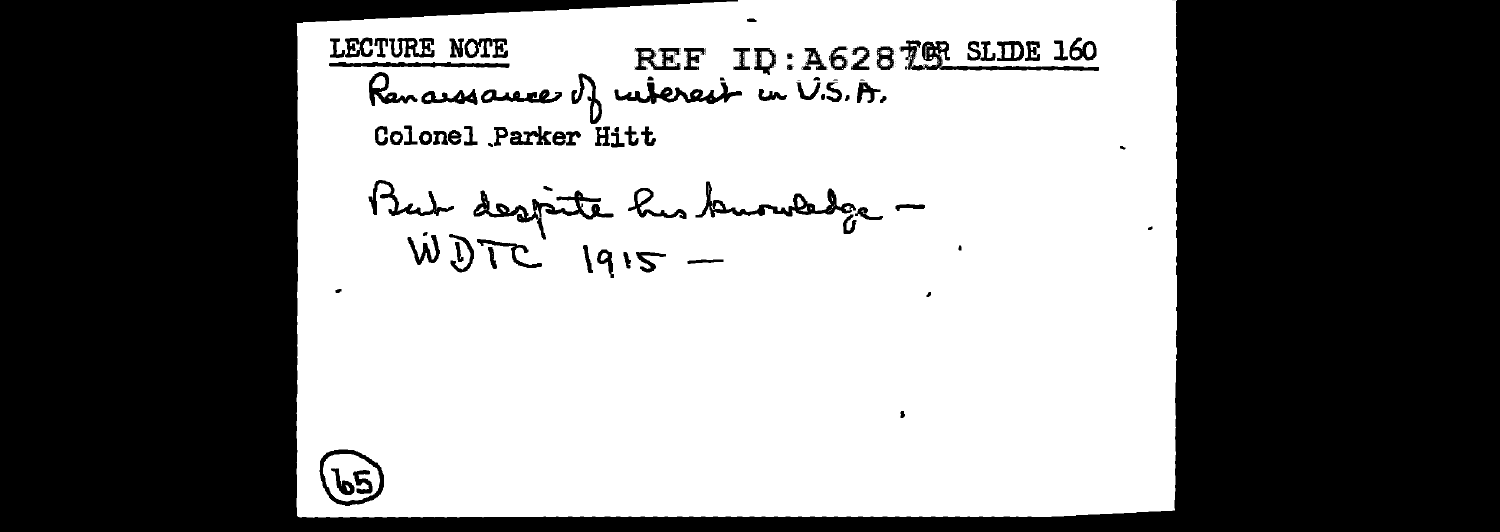#### REF ID: A62875 SLIDE 50.8 LECTURE NOTE

U.S. Army Strip Cipher Device M-138.

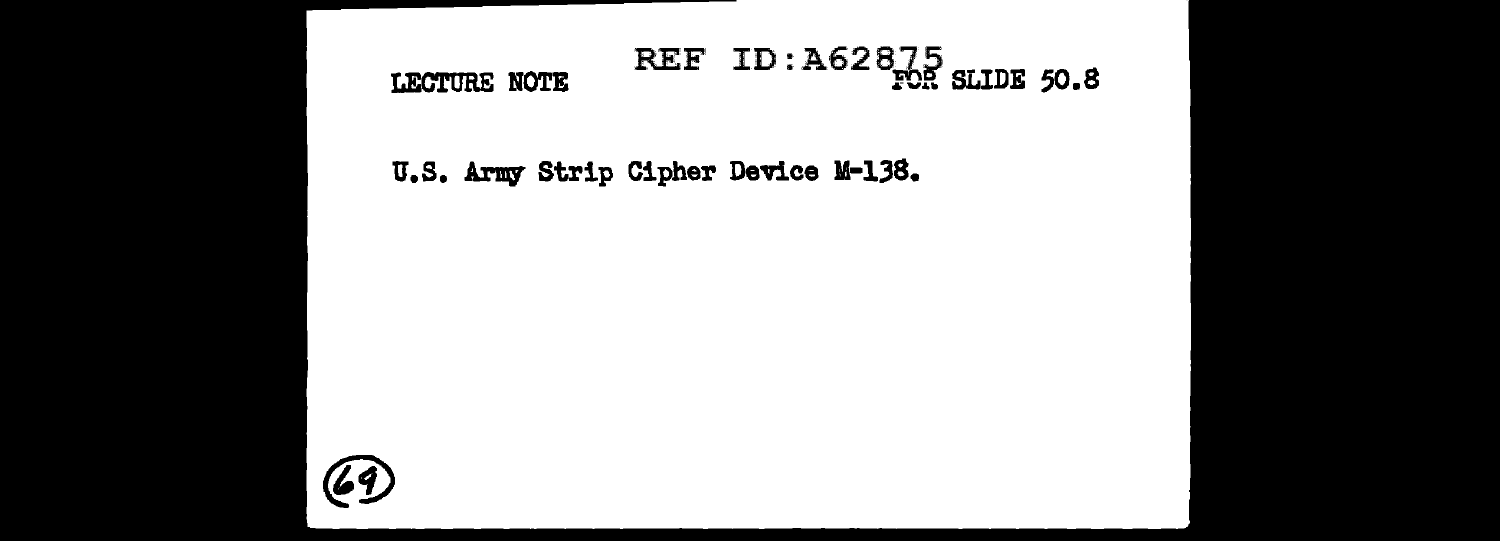

1 P

## REF ID: A628 908 SLIDE 50.12

 $\sim$ 

U.S. Army cipher device, Type M-138-A (with Russian legends)

Story of Russian legends and how they came to be there.7  $\overline{\phantom{0}}$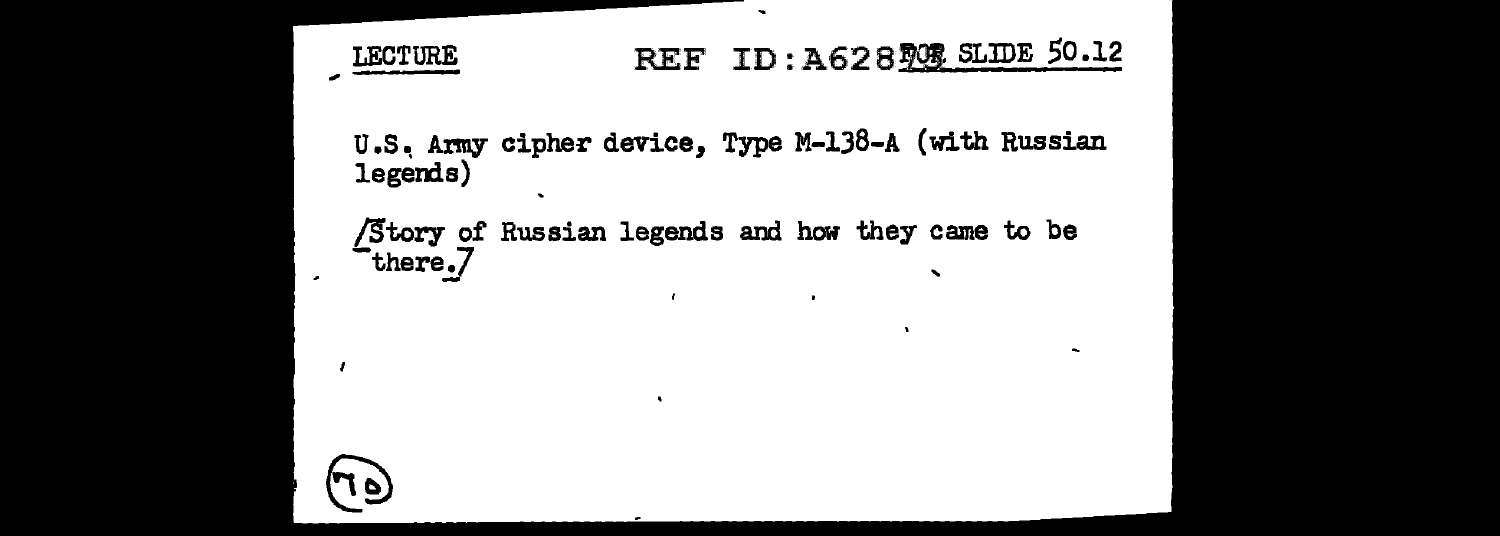### REF ID: A62875 54

٠

 $\mathbf{r}$ 

 $\bullet$ 

 $\mathbf{v}$ 

 $\bullet$ 

The Kryha cipher machine

 $\sim$ 



 $\blacksquare$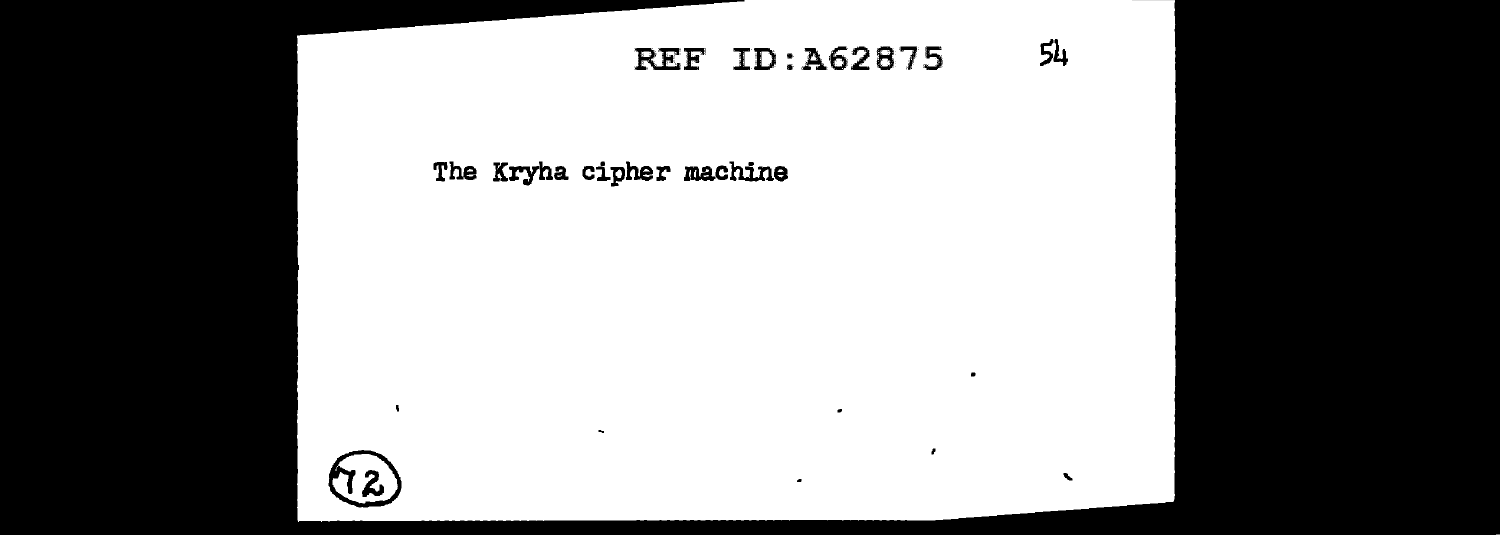## REF ID:  $\lambda$ 62875 <sup>59</sup>

 $\mathbf{v}$ 

 $\sim$ 

#### Swedish machine connected to electric typewriter

٠.



 $\overline{a}$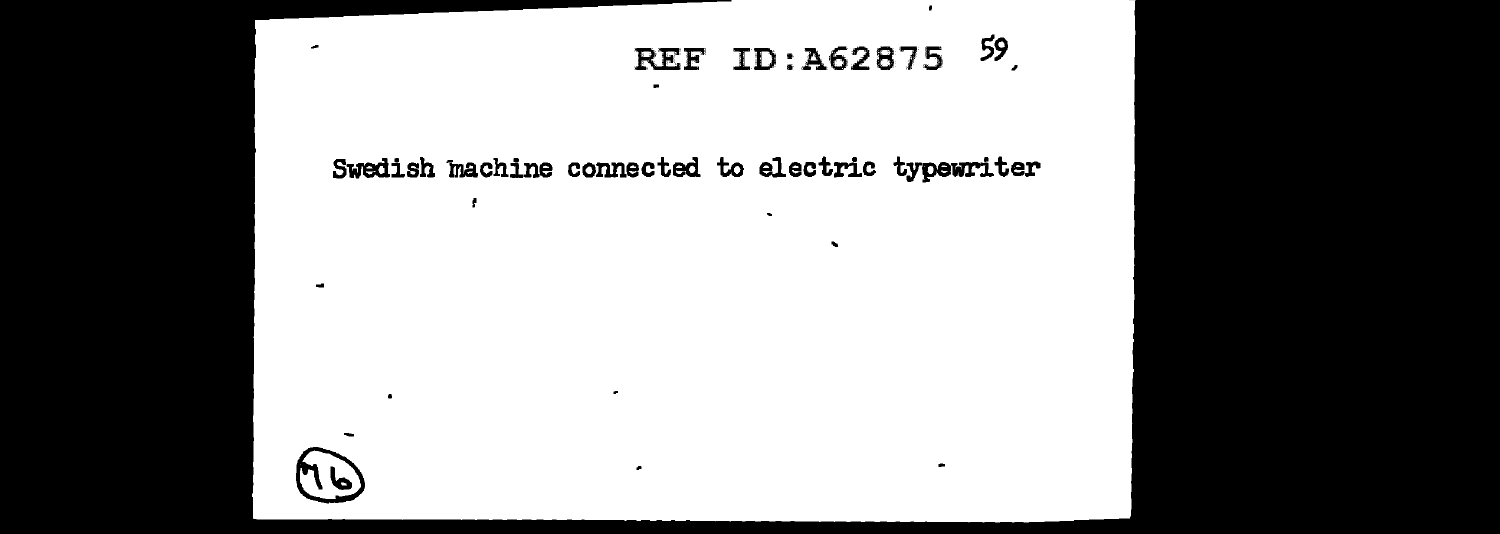

'

### LECTURE REF ID: A62875R SLIDE 65

 $\cdot$ 

 $\overline{a}$ 

The keyboard electrically-operated B-211 Swedish .machine

/Self-contained, instead of separate typewriter.7



 $\overline{\phantom{a}}$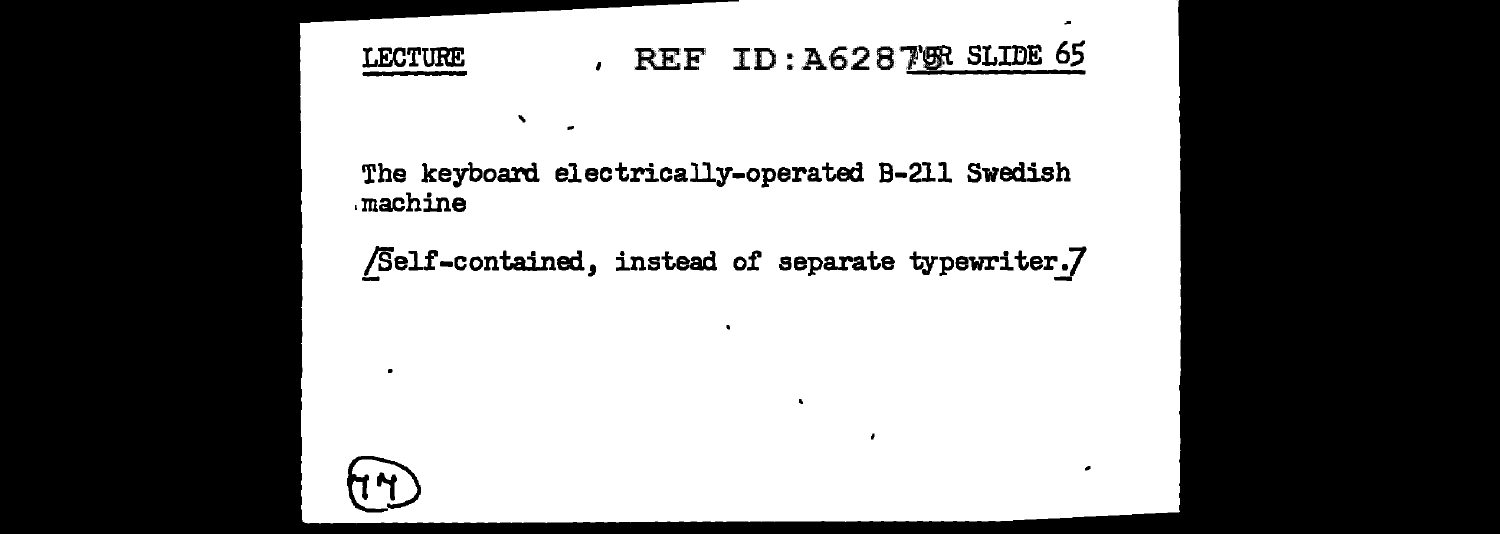

÷.

# REF ID: A628 FOR SLIDE 71.1

٠

The first Hebern machine

 $\bullet$ 

Manufactured for use by the Ku Klux Klan/

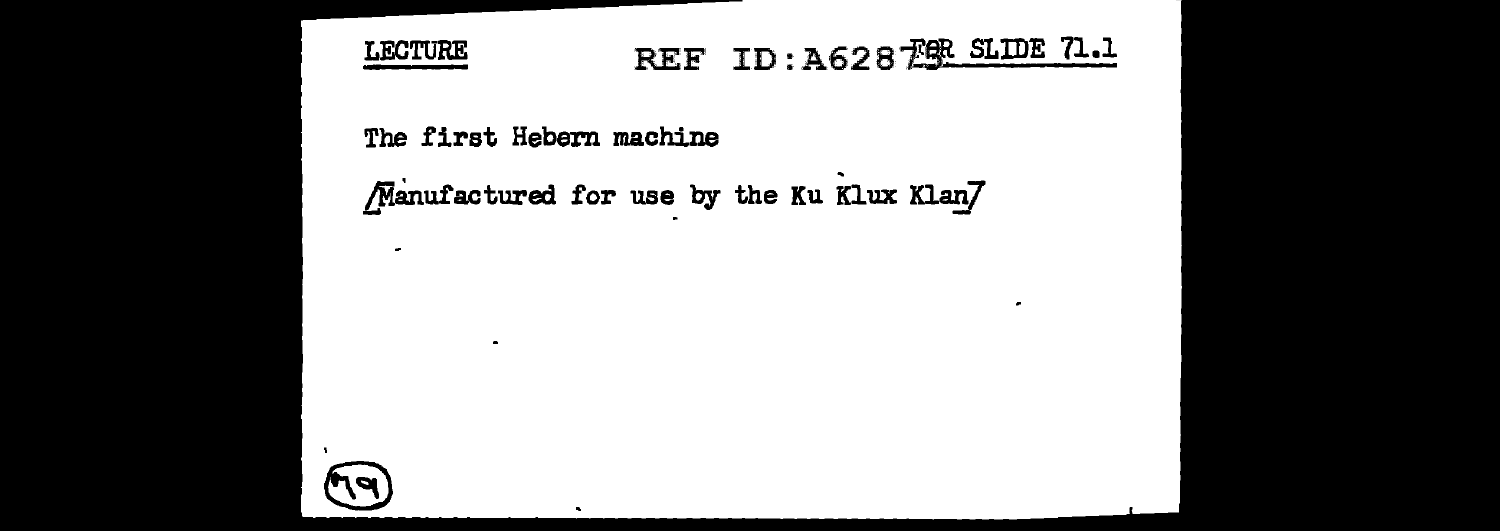

,

# REF ID: A62879R SLIDE 72

 $\blacksquare$ 

 $\bullet$ 

 $\mathbf{r}_\mathrm{c}$  $\sim$ 

٠

The 5-rotor Hebern machine

٠,

 $\sqrt{\text{Story of solution}}$ 

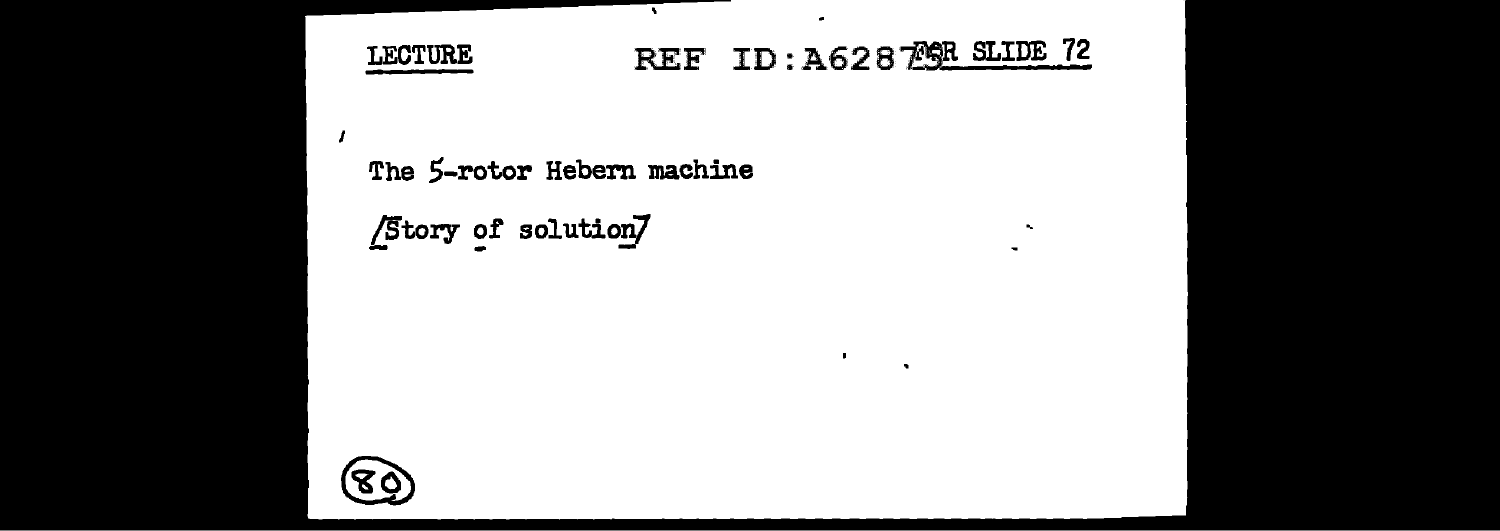

### LECTURE NOTE REF ID: A62875 165

٠

#### W.F.F.'s "work-sheet" solution of Navy challenge messages.

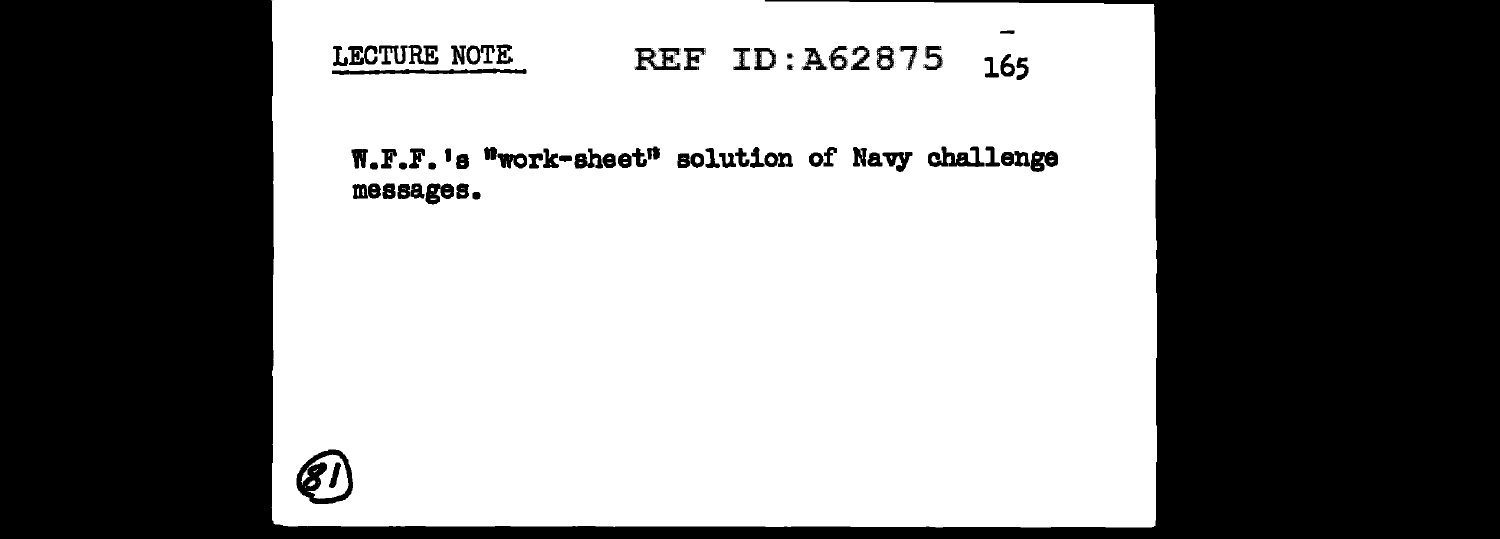#### LECTURE NOTE REF ID: A628745SLIDE 172.10

One of Hebern's developments for the Navy, after his release.

/This is the one that wouldn•t work - but Hebern said -the contract didn•t specifically state that it had to work. He insisted on being paid  $--$  and was! $7$ 

(One Navy file insisted that Navy had an admiral in Navy District HQ in s. F. just to keep Hebem out of jail so he could finish Navy contract!)

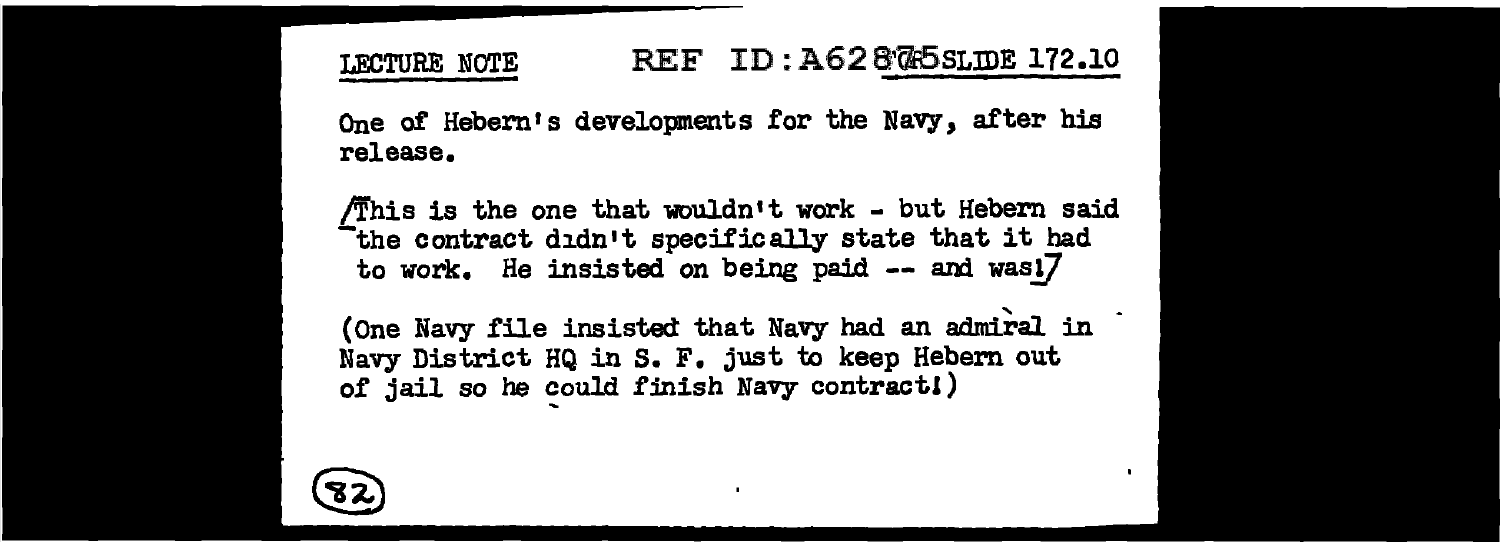#### 170 **REF ID: A62875**

U. S. Army Converter M-134-T1

 $\mathbf{r}$ 

Basic principle - external keying element



 $\cdot$ 

.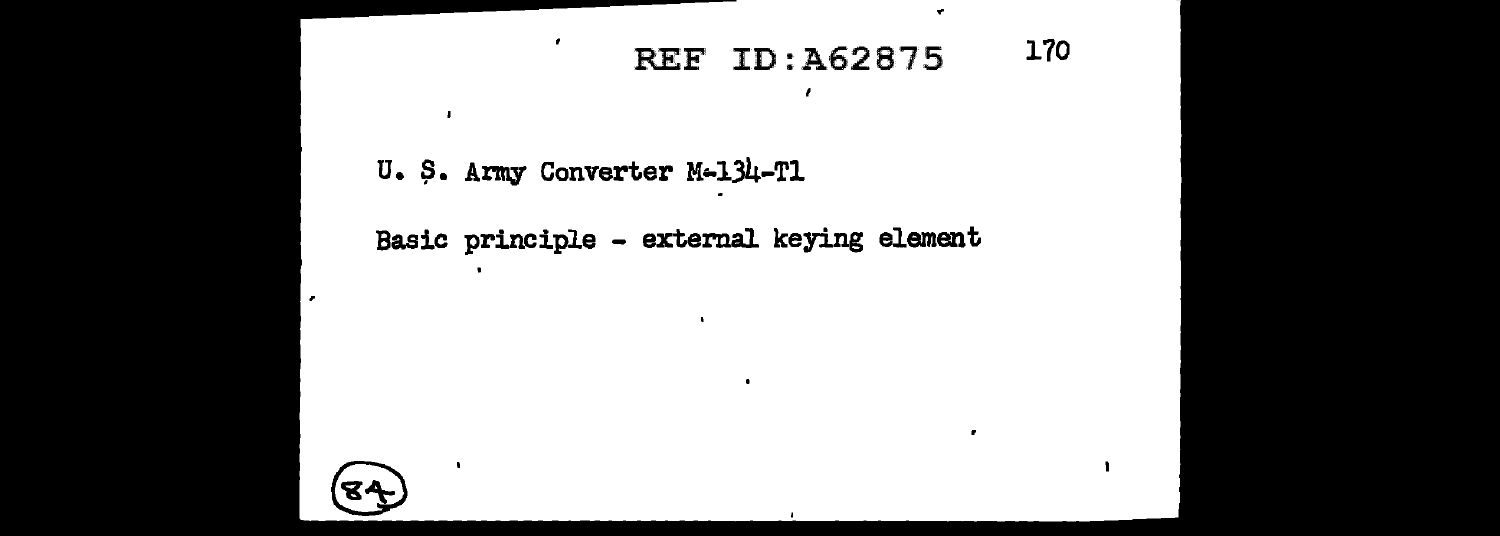#### 170.4 **REF ID: A62875**

--

U.S. Army Converter M-134-T2  $(1936)$ 



 $\bullet$ 

 $\sim$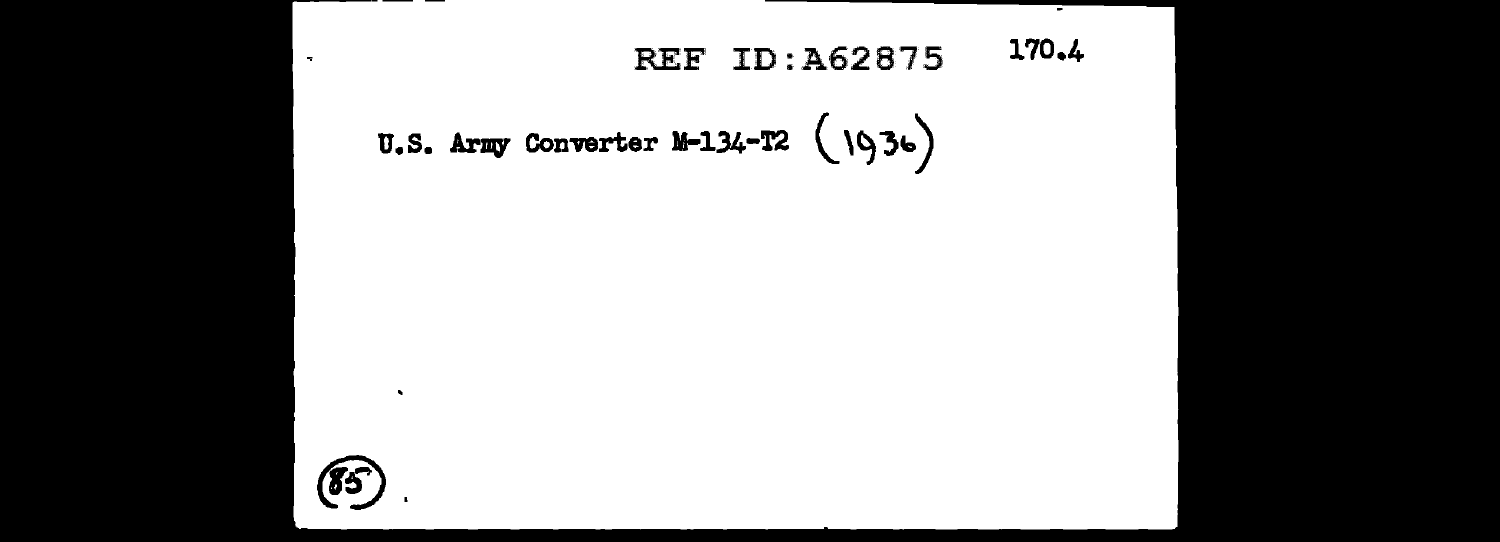ID:A62875 **REF** نۍ په 173 The SIGABA/ECM (Converter M-134-C) At N get together. Beweft thereof

 $\blacksquare$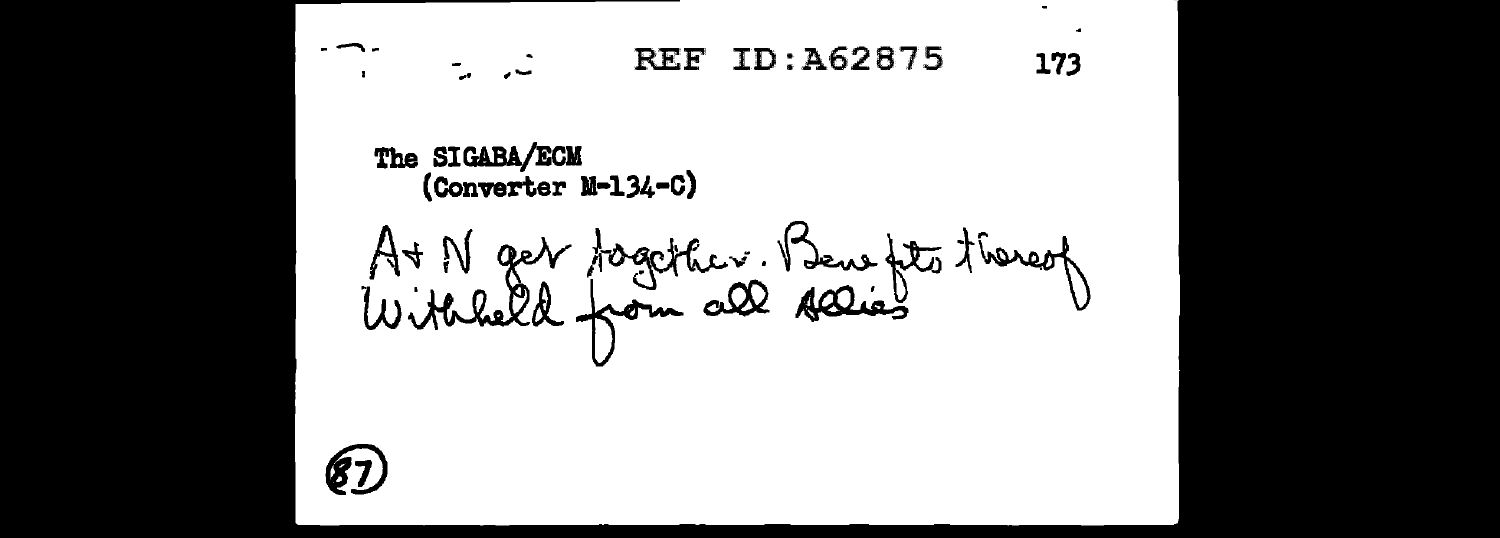# LECTURE NOTE **REF** ID :  $A62$   $\frac{2}{3}$  $\frac{1}{4}$  $\frac{5}{3}$ <sub>SLIDE</sub> 56

With growth of teletype communications the need for and practicability of automatic encipherment became obvious. • -- The first attempt -- the machine developed by the AT&T Co. (1918) in collaboration with the Signal Corps.

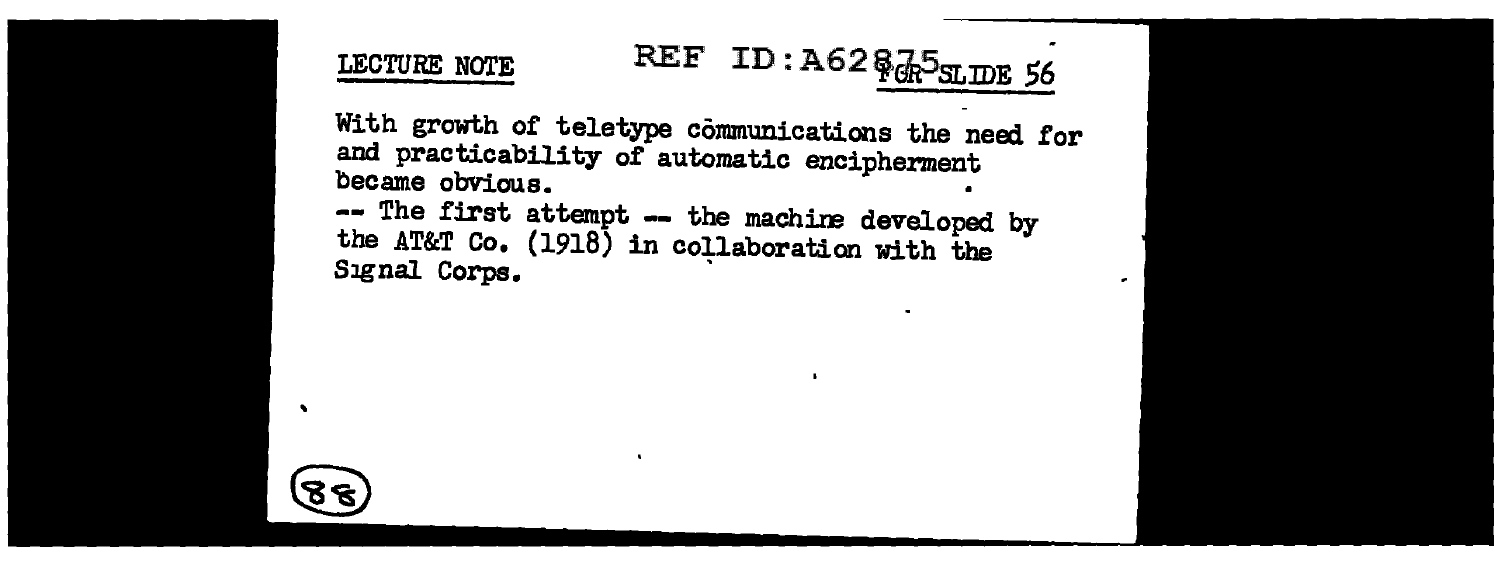### REF ID:  $A62875, 64$

٠.

,

 $\mathbf{r}$ 

 $\sim$   $\sigma$ 

The IT&T Co. Teletype cipher attachment

(Internal mechanism exposed)

· Solution story

Effects of lack of contact with work

Lesson re flying pay

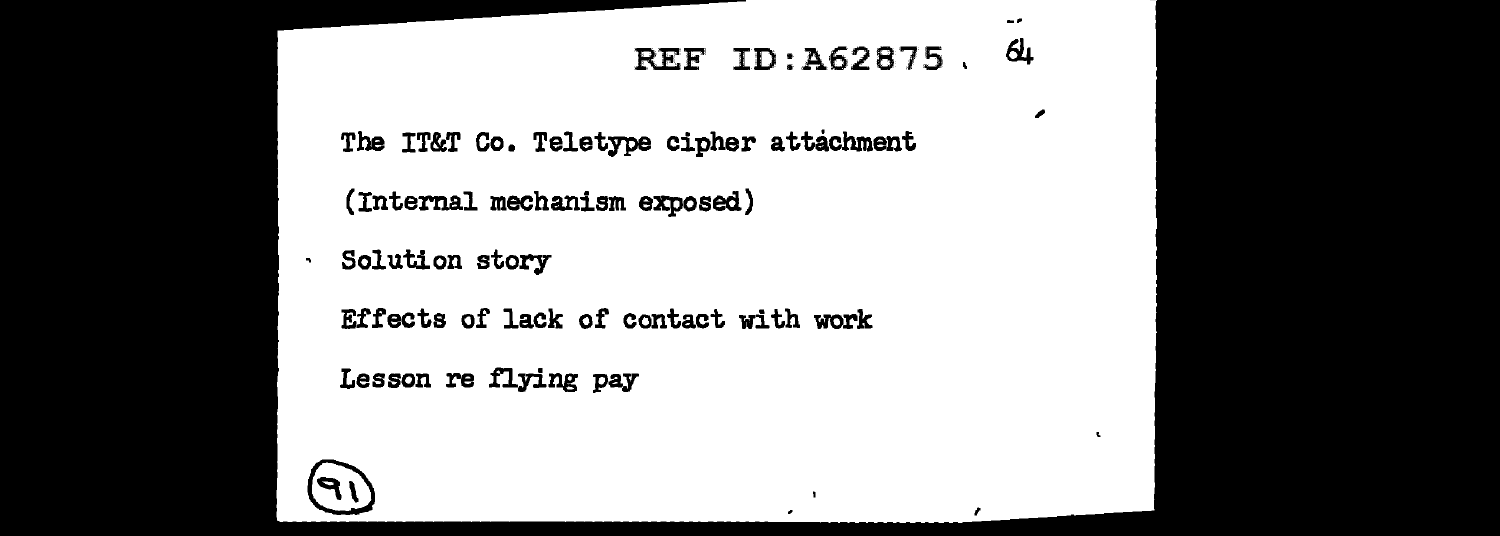# LECTURE NOTE REF ID: A6287 POR SLIDE 178

In 1942 the need for automatic teletype enoipherment was met on the basis *ot* expediency: the old AT&T Co. double-tape system was adopted and installed on a "crash" program at the few signal centers. while a large program for the production and procurement of Converter M-228 (SIGCUM) was being executed.

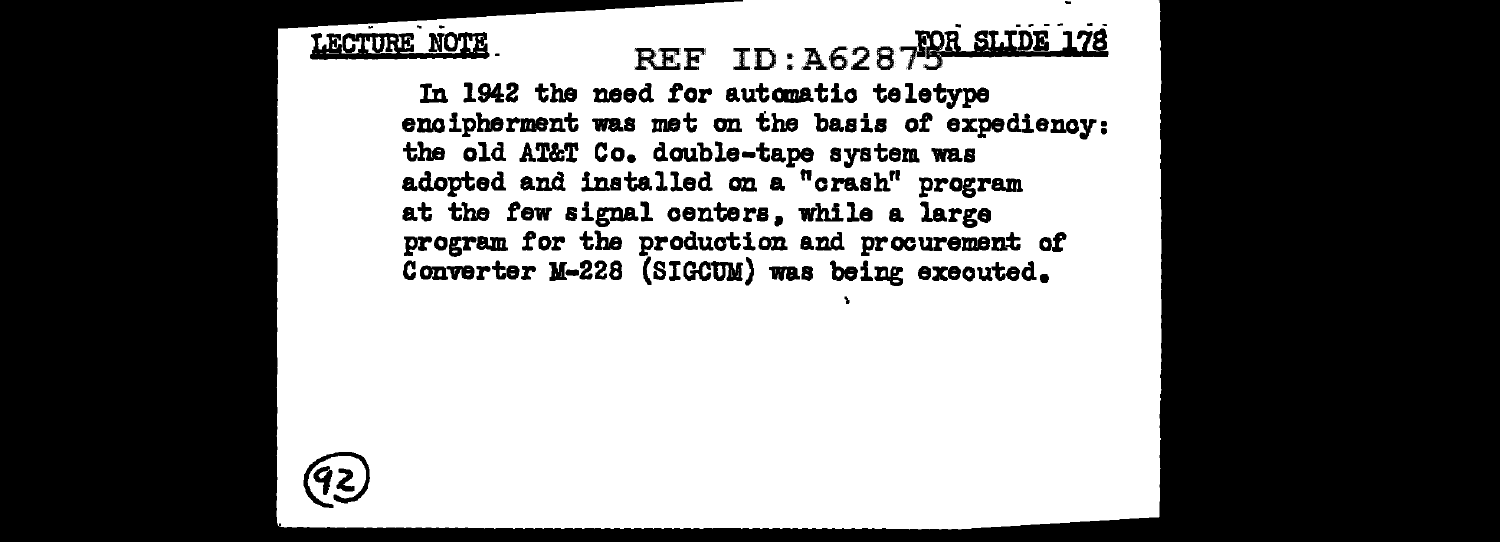LECTURE REF ID: A6287 50R SLIDE 171 M-161: Signal Corps model made at Fort Monmouth (Efforts to develop field machine)

 $\blacksquare$ 

 $\bullet$ 

-

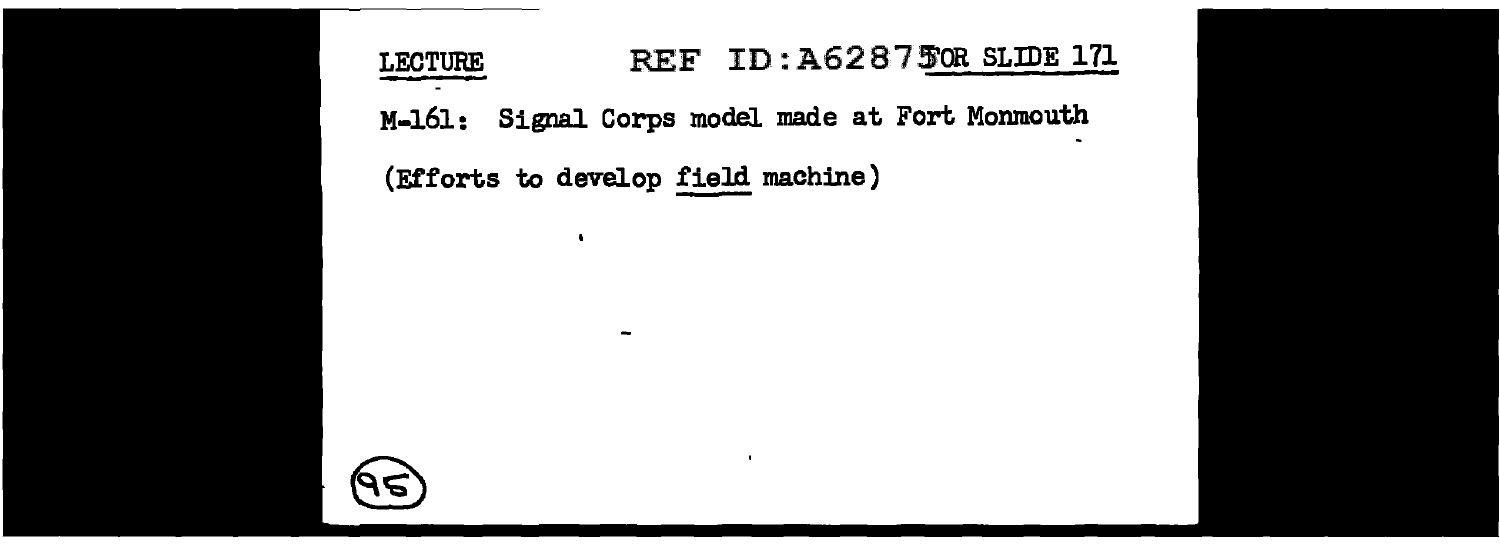#### **REF ID: A62875**  $70.1$

 $\overline{\phantom{a}}$ 

 $\tilde{\phantom{a}}$ 

 $\cdot$ 

#### Converter M-209

 $\bullet$ 

 $\mathbf{r}$ 

 $\overline{\phantom{a}}$ 

٠

 $\overline{\phantom{a}}$ 

٠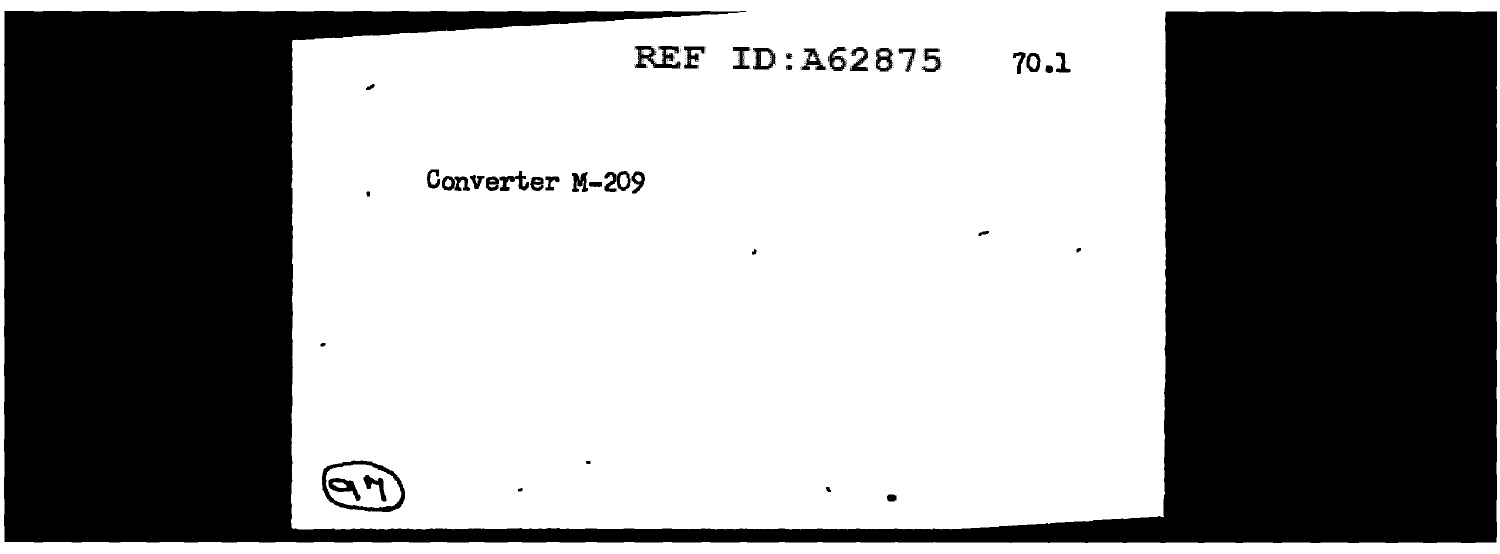



### LECTURE NOTE REF ID: A62875 70.2

Converter M-209 with keying mechanism exposed.

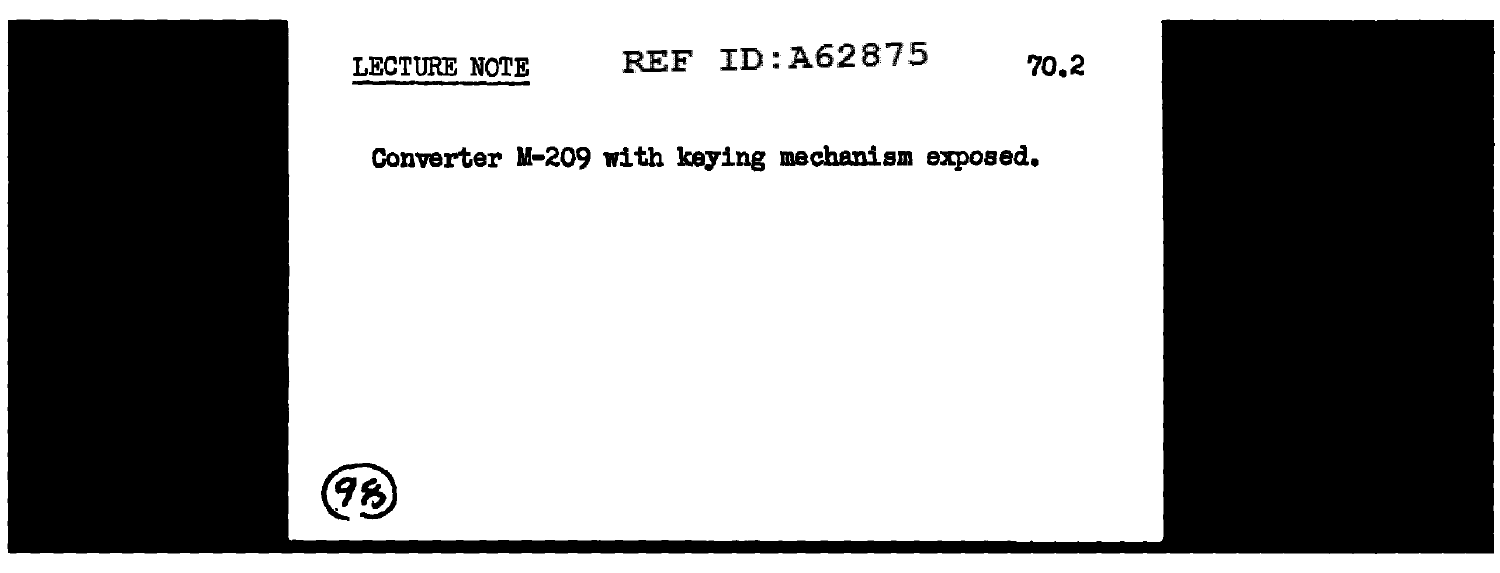#### REF ID: A62 800 SLIDE 131 LECTURE NOTE

Cryptanalysis of modern systems has been facilitated by the invention, development, and application of special cryptanalytic aids by way of machines. The nature of the problem - not merely the number of permutations and combinations but the type is more improtant -- question of testing out multiplicity of assumptions and hypotheses, commonly by statistical methods.

High-speed testing is secret!

Earliest cryptanalytic devices at Riverbank Laboratories.

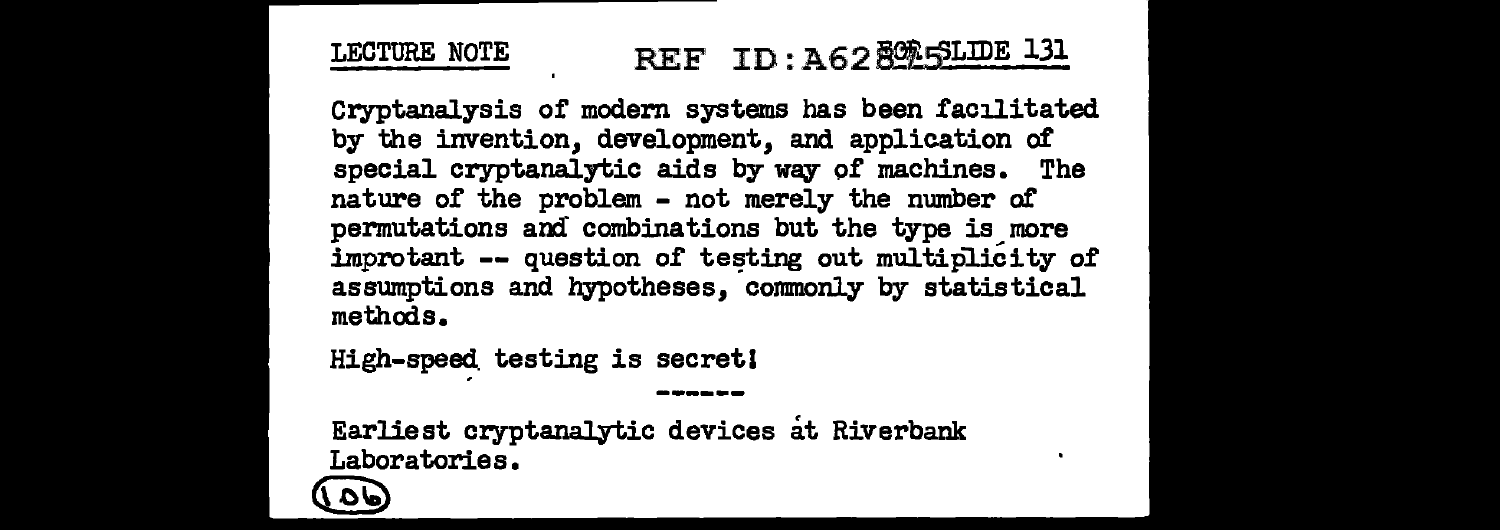#### REF ID: A628M5 SLIDE 131 **LECTURE**

The Riverbank "Polyalphabet"  $-$  the first cryptanalytic aid.

 $\sqrt{M}$ y use of AT&T machines to compile DFC's (1921-22)

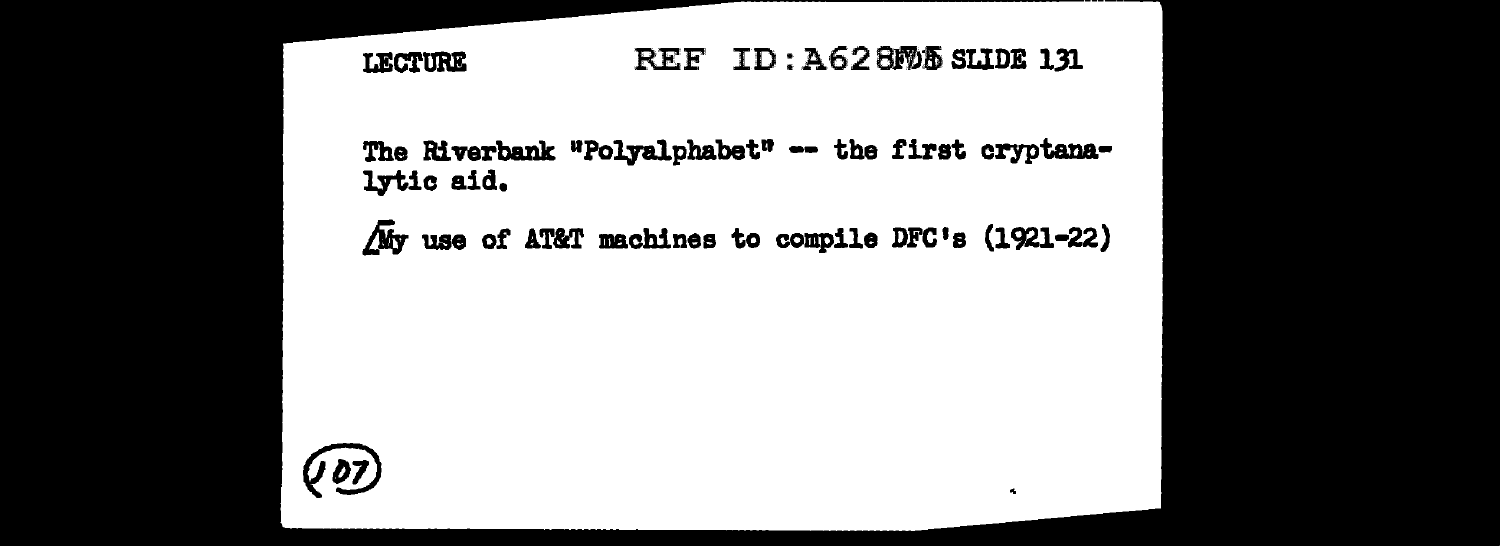# REF ID:  $A62875$ SLIDE 134

 $\Delta$ 

 $\mathbb{R}^{\mathbb{N}}$ 

My memo begging for one set of  $H$ M, dated 30 Oct 1934.



 $\epsilon$ 

 $\bullet$ 

 $\bullet$ 

 $\mathbf{u}$ 

 $\bullet$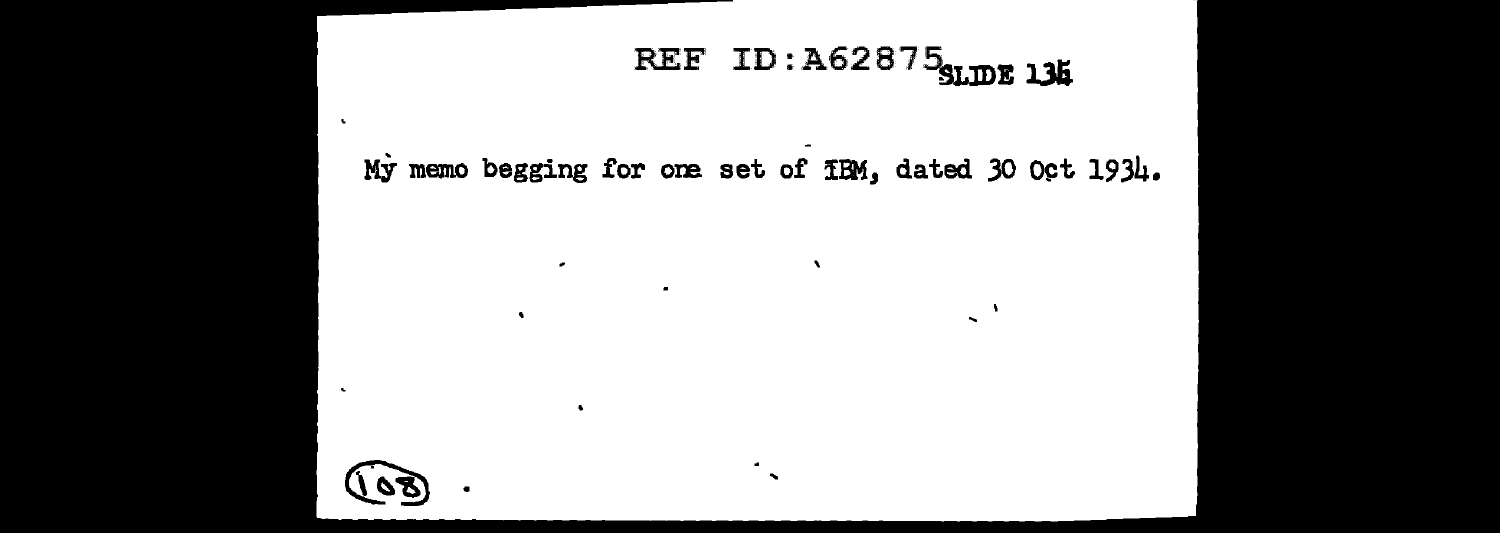### LECTURE NOTE REF ID:A62875 135

The IBM contract, dated 12 Nov l934J

Just one half month later - a remarkable record. The memo must have been pretty potent medicine!

\

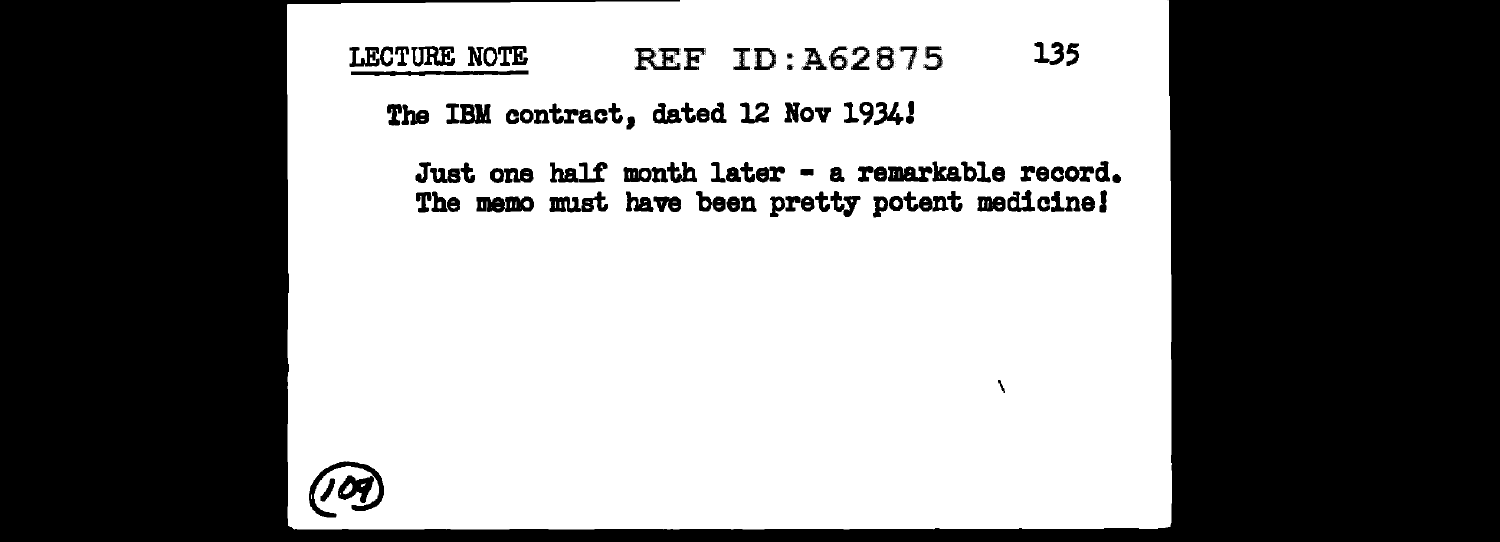### REF ID:A62875 141

 $\bullet$ 

 $\bullet$ 

#### One wing of IBM installation in WW II

 $\bullet$ 

 $\bullet$ 



 $\sim$ 

 $\blacksquare$ 

 $\cdot$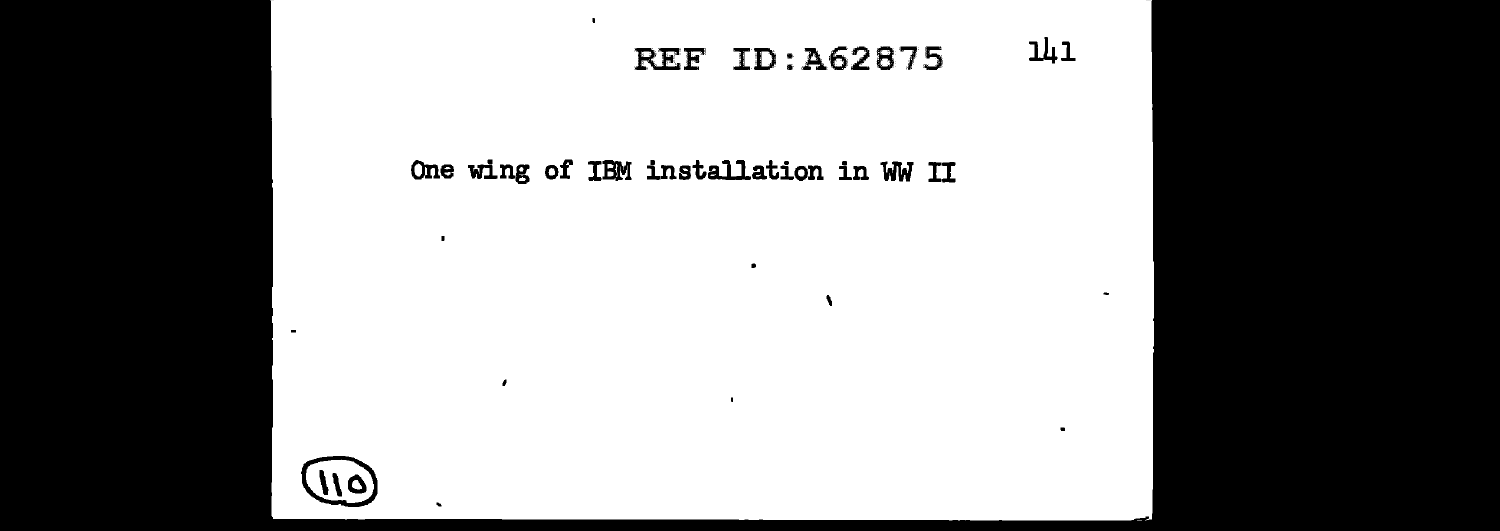#### 145 **REF ID: A62875**

------ -

 $\bullet$ 

٠

 $\overline{\phantom{a}}$ 

ш.

An analog.

 $\sim$ 

٠

 $\bullet$ 

(This was for JAS system (Jap MilAtt)

٠

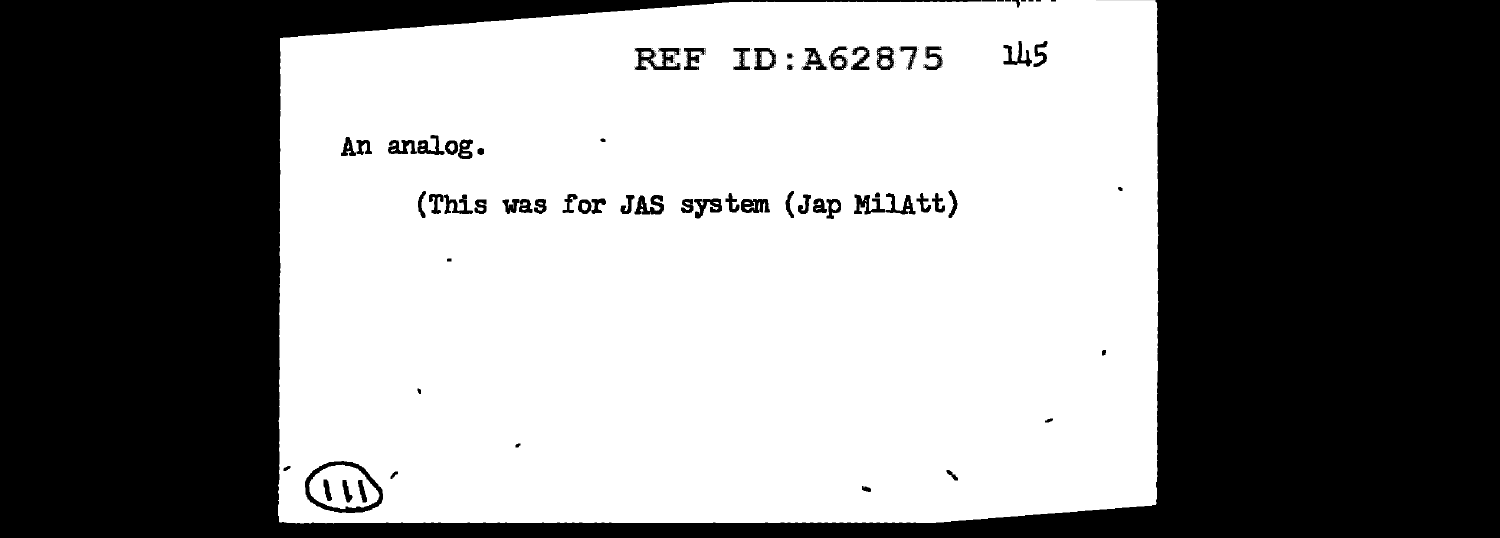#### 195 **REF ID: A62875**

#### The Analog for Jap "Green"

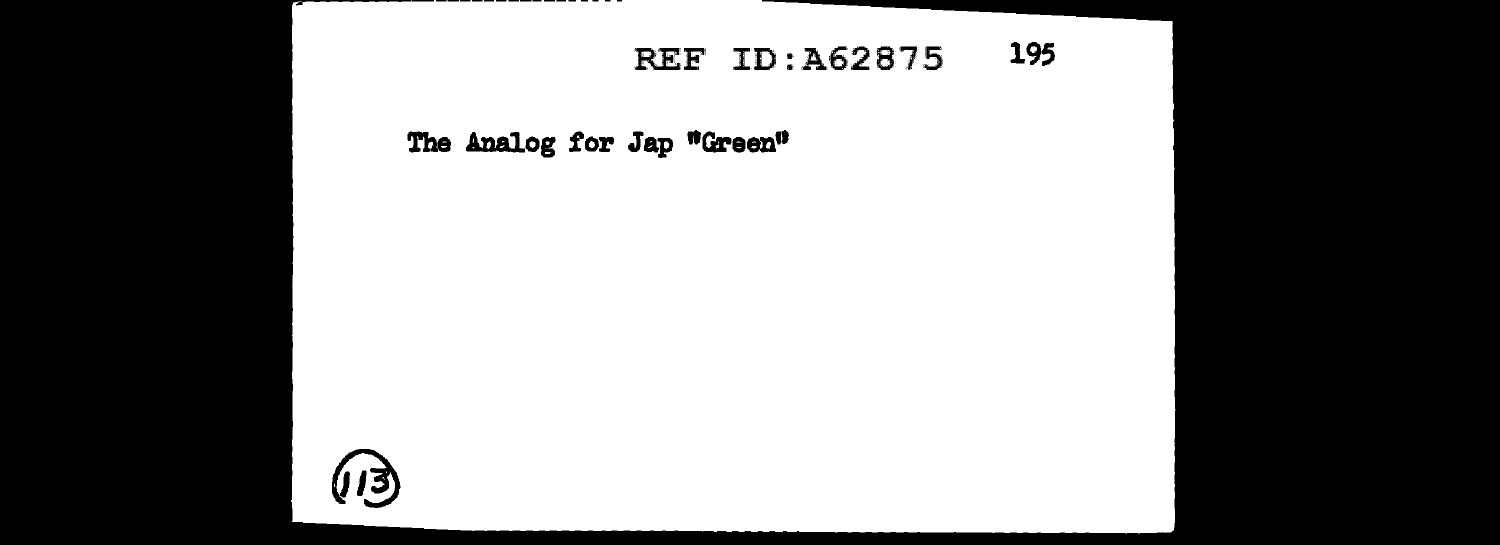# REF ID:A62875 / 137

 $\bullet$ 

 $\bullet$ 

÷.

 $\bullet$ 

مو A "brute force" machine



 $\blacksquare$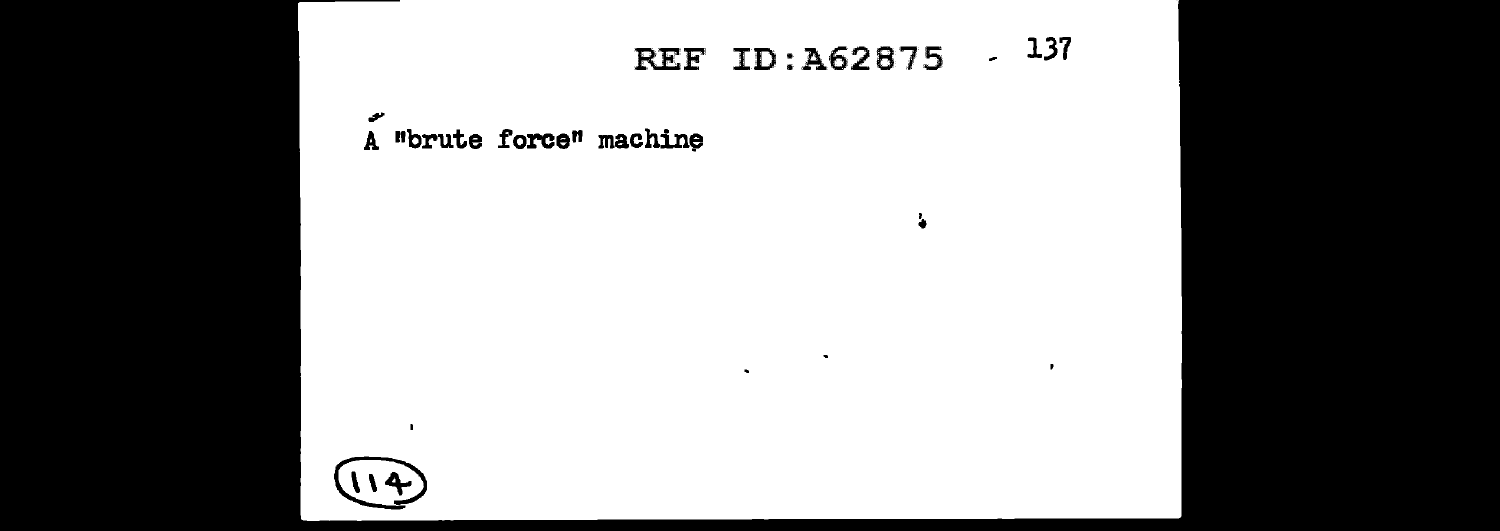### REF ID: A62875 138

 $\cdot$ 

 $\overline{\phantom{0}}$ 

Machine for matching messages.

 $\sim$ 

×.

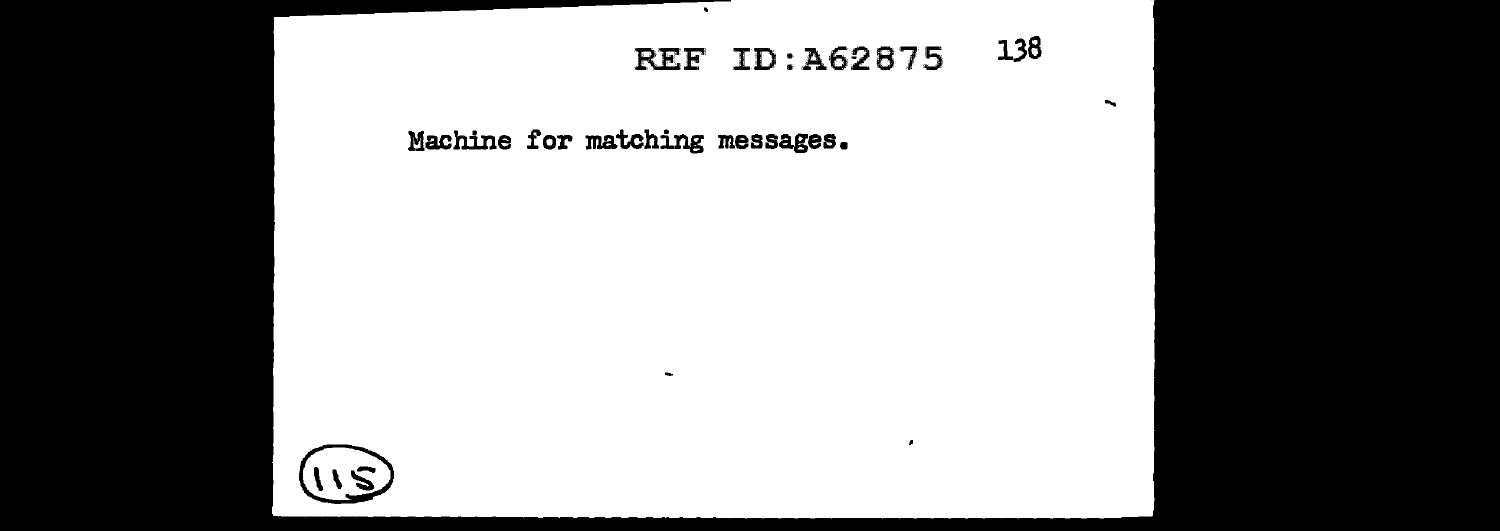



140

The "Camel"

LECTURE NOTE